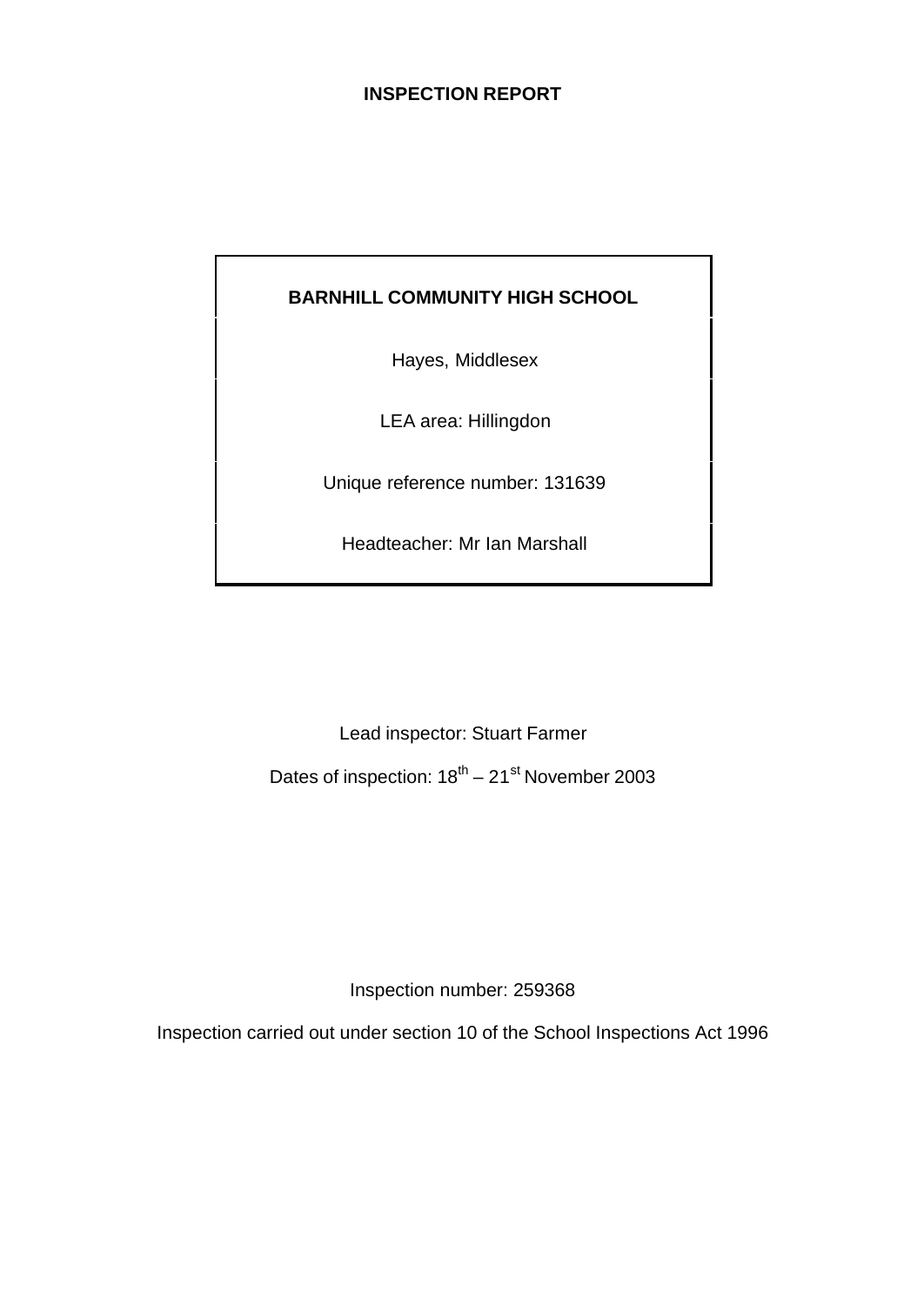#### © Crown copyright 2004

This report may be reproduced in whole or in part for non-commercial educational purposes, provided that all extracts quoted are reproduced verbatim without adaptation and on condition that the source and date thereof are stated.

Further copies of this report are obtainable from the school. Under the School Inspections Act 1996, the school must provide a copy of this report and/or its summary free of charge to certain categories of people. A charge not exceeding the full cost of reproduction may be made for any other copies supplied.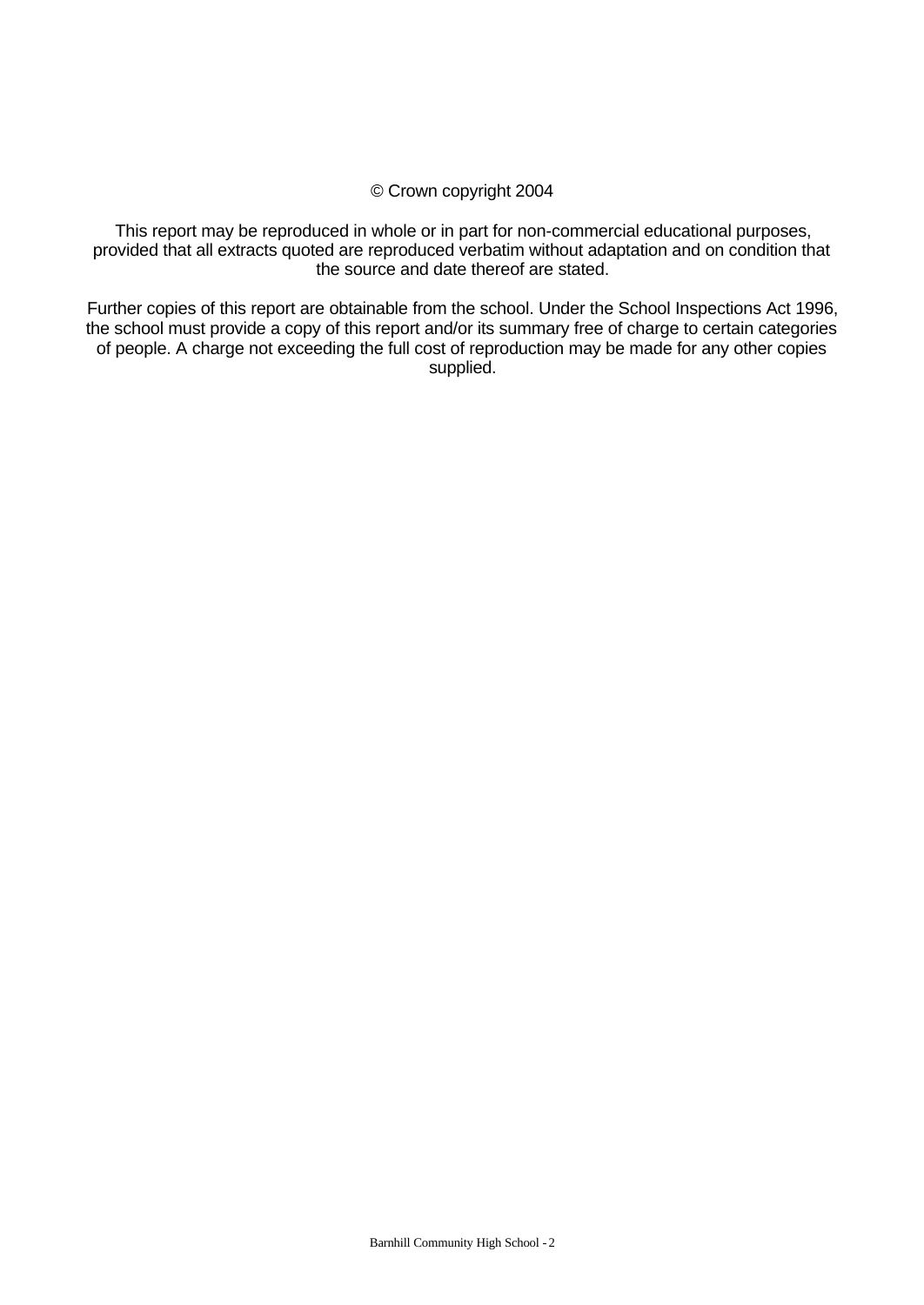# **INFORMATION ABOUT THE SCHOOL**

| Type of school:              | Comprehensive                |
|------------------------------|------------------------------|
| School category:             | Foundation                   |
| Age range of students:       | $11 - 18$                    |
| Gender of students:          | Mixed                        |
| Number on roll;              | 1093                         |
| School address:              | <b>Yeading Lane</b><br>Hayes |
| Postcode:                    | UB4 9LE                      |
| Telephone number:            | 020 8839 0600 / 0685         |
| Fax number:                  | 020 8839 0661                |
| Appropriate authority:       | Governing body               |
| Name of chair of governors:  | Mr John Major                |
| Date of previous inspection: | Not previously inspected     |

# **CHARACTERISTICS OF THE SCHOOL**

This new 11 to 18 school was established just over four years ago in response to growing need and immense pressure from the local community. It was the first Private Finance Initiative [PFI] school to be set up, but the second to open. The partnership with the private provider, JARVIS, has inevitably been a developing one within the framework of a contract designed to deliver a quality learning environment for 25 years. The school has grown rapidly, taking in new students and staff each year. The first students have now reached Year 11 and will take their GCSEs in summer 2004. The school's sixth form will be launched in September 2004, preparations are well in hand and there is much interest within the community. Currently there are 1093 students in the school, the majority of whom live in Hillingdon or neighbouring boroughs. The school is popular and is vastly oversubscribed. When students join the school at the end of their time in primary schools their attainment is below average. About 20 per cent of the students have special educational needs. Although over 40 per cent of the students are from a wide range of minority ethnic groups there are only 23 for whom English is not the home language. Most students at the early stages of learning English are in Key Stage 3. In the last two years the numbers have increased although are still comparatively few in number when compared with many other local schools. An above-average proportion of the students are eligible for free school meals and this reflects the fact that, according to the latest Acorn survey, two thirds of the school's families come from the two lowest socioeconomic groups. The school is increasingly working in collaboration with other schools, colleges, businesses and community partners in order to raise both quality and standards. A 'Sportsmark' application has recently been submitted.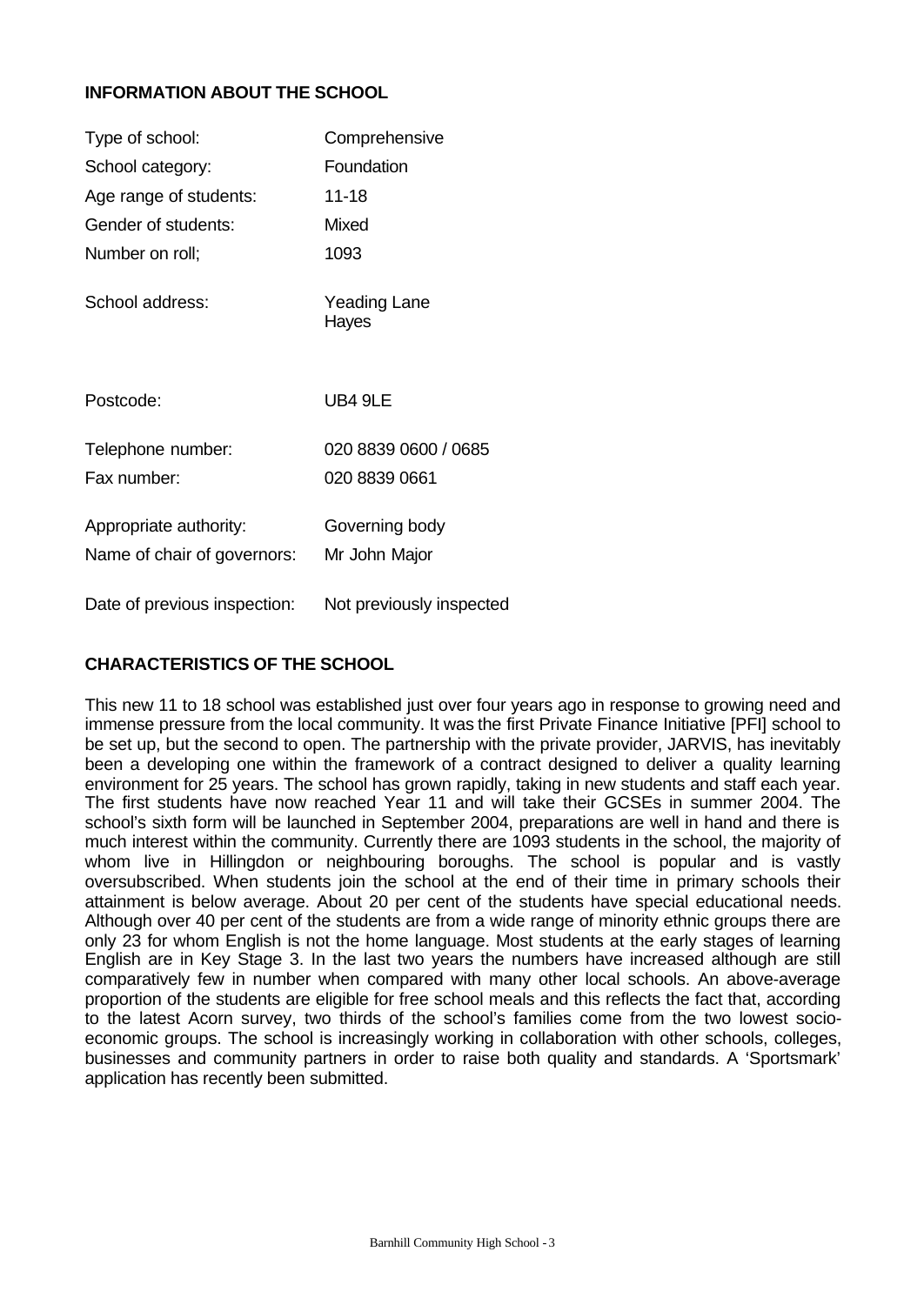# **INFORMATION ABOUT THE INSPECTION TEAM**

| Members of the inspection team |                         | <b>Subject responsibilities</b> |                                             |
|--------------------------------|-------------------------|---------------------------------|---------------------------------------------|
| 1968                           | <b>Stuart Farmer</b>    | Lead inspector                  |                                             |
| 9880                           | <b>Tony Comer</b>       | Lay inspector                   |                                             |
| 1068                           | Jan Allcorn             | Team inspector                  | <b>Mathematics</b>                          |
|                                |                         |                                 | English as an additional language           |
| 3162                           | Philip O'Neill          | Team inspector                  | English                                     |
| 32777                          | Jim McVeigh             | Team inspector                  | Science                                     |
| 12331                          | Vera Grigg              | Team inspector                  | Design and technology                       |
| 28899                          | <b>Graham Sims</b>      | Team inspector                  | Modern foreign languages                    |
| 4223                           | <b>Garth Collard</b>    | Team inspector                  | Citizenship                                 |
|                                |                         |                                 | Geography                                   |
| 31385                          | Neil Gillespie          | Team inspector                  | Information and communication<br>technology |
| 4834                           | <b>Richard Frostick</b> | Team inspector                  | <b>Music</b>                                |
| 18888                          | Jan Boultbee            | Team inspector                  | Physical education                          |
| 3555                           | <b>Carol Emery</b>      | Team inspector                  | <b>Business education</b>                   |
| 11190                          | <b>Winifred Burke</b>   | Team inspector                  | Art and design                              |
| 24339                          | Joyce Mackley           | Team inspector                  | Religious education                         |
| 33173                          | <b>Malcolm Doolin</b>   | Team inspector                  | History                                     |
|                                |                         |                                 | Special educational needs                   |

The inspection contractor was:

Altecq Education

102 Bath Road Cheltenham **Gloucestershire** 

# GL53 7JX

Any concerns or complaints about the inspection or the report should be made initially to the contractor. The procedures are set out in the leaflet *'Complaining about Ofsted Inspections'*, which is available from Ofsted Publications Centre (telephone 07002 637833) or Ofsted's website (www.ofsted.gov.uk).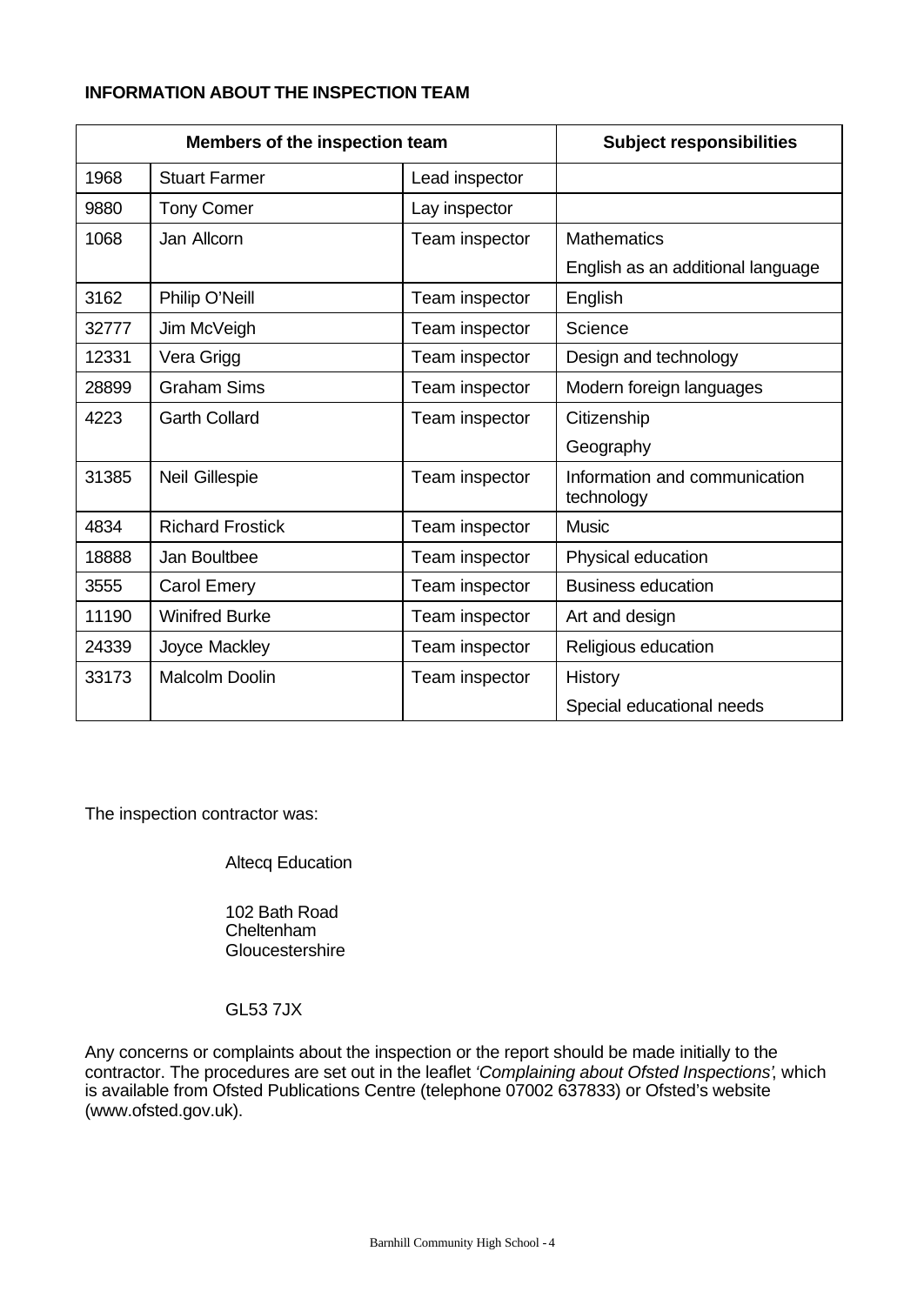# **REPORT CONTENTS**

|                                                                                                                                    | Page |
|------------------------------------------------------------------------------------------------------------------------------------|------|
| <b>PART A: SUMMARY OF THE REPORT</b>                                                                                               | 6    |
| <b>PART B: COMMENTARY ON THE MAIN INSPECTION FINDINGS</b>                                                                          |      |
| <b>STANDARDS ACHIEVED BY STUDENTS</b>                                                                                              | 9    |
| Standards achieved in areas of learning, subjects and courses                                                                      |      |
| Students' attitudes, values and other personal qualities                                                                           |      |
| <b>QUALITY OF EDUCATION PROVIDED BY THE SCHOOL</b>                                                                                 | 12   |
| Teaching and learning<br>The curriculum<br>Care, guidance and support<br>Partnership with parents, other schools and the community |      |
| <b>LEADERSHIP AND MANAGEMENT</b>                                                                                                   | 17   |
| <b>OTHER SPECIFIED FEATURES -</b>                                                                                                  | 18   |
| PART C: THE QUALITY OF EDUCATION IN AREAS OF LEARNING,<br><b>SUBJECTS AND COURSES</b>                                              | 20   |
| <b>SUBJECTS AND COURSES IN KEY STAGES 3 AND 4</b>                                                                                  |      |
| <b>PART D: SUMMARY OF THE MAIN INSPECTION JUDGEMENTS</b>                                                                           | 35   |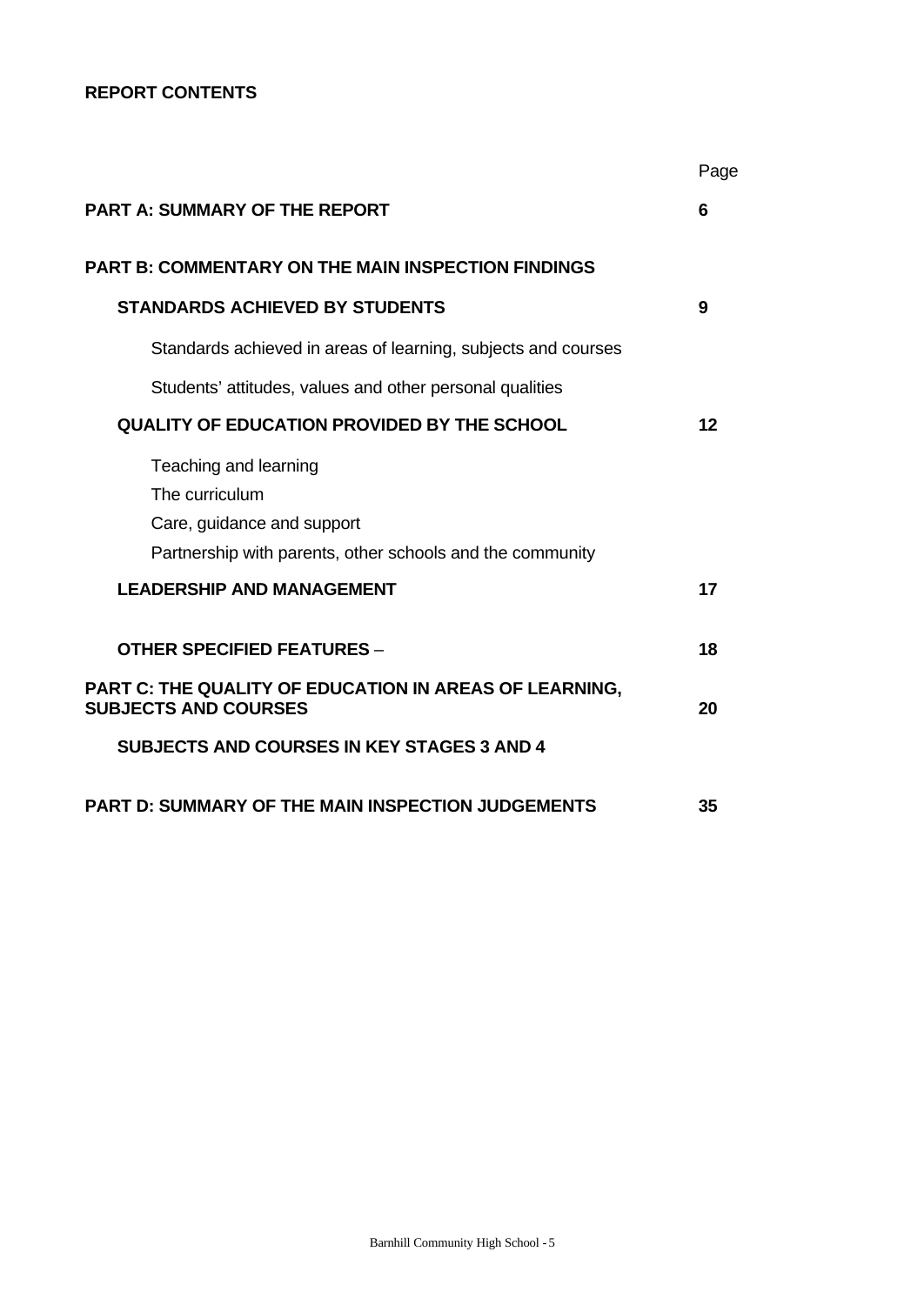# **PART A: SUMMARY OF THE REPORT**

# **OVERALL EVALUATION**

Barnhill Community High School is an effective and improving school, which provides its students with a satisfactory quality of education. The principles of best value are followed rigorously and it provides satisfactory value for money in the areas directly under the school's control.

The school's main strengths and weaknesses are:

- The headteacher has clear vision, a sense of purpose and very high aspirations for the school. His leadership and that of other key staff is **good**. Overall, governance is **good** and the governing body is a strength of the school. The school is increasingly collaborative and its links with other schools, colleges and the community are **very good.**
- In spite of the school's very rapid growth, teaching and learning are both **good**. Lack of consistency in such things as assessment, which **ranges from excellent to unsatisfactory**, reflects the fact that more than half the staff joined the school in September 2003. As a result of good teaching students' achievement, including those with special educational needs, is **good** with particular strengths in art, design and technology, ICT and physical education, but weakness in mathematics.
- Achievement and provision in mathematics are **unsatisfactory** but leadership and management of the department are **good.**
- The way that the school manages students' care, welfare, health and safety is **very good**. It provides them with good opportunities for enrichment in high quality accommodation with good resources. For this, and many other reasons, the students like their school and are proud to belong to it.
- Students' attendance is **unsatisfactory**, though punctuality is not an issue.
- The breadth of curricular opportunities is **unsatisfactory** because statutory requirements are not met in religious education and citizenship. Not all students are able to participate in daily collective worship.
- The contribution of links with parents to students' learning at school and at home is **unsatisfactory**.

There has been **very good progress** and much **well managed change** over the past two years. Although the school has not been inspected previously by Ofsted, the February 2001 LEA Support Plan identified a wide range of weaknesses requiring urgent attention. Following the appointment of a new headteacher, and the development of a new senior management team, clearly identified tasks have been completed, or have become ongoing developments in this expanding school. The future of Barnhill Community High School is now secure and it will continue to grow until 2007. The positive partnership with the LEA continues to develop, and the school is no longer considered to be a cause for concern by them.

# **STANDARDS ACHIEVED**

**Year 9 results -** these are the only national results currently available for the school.

| <b>Results in National</b>                               |      | similar schools |      |      |
|----------------------------------------------------------|------|-----------------|------|------|
| Curriculum tests at the end<br>of Year 9, compared with: | 2000 | 2001            | 2002 | 2002 |
| English                                                  | n/a  | n/a             |      |      |
| <b>Mathematics</b>                                       | n/a  | n/a             |      | F*   |
| Science                                                  | n/a  | n/a             |      |      |

*Key: A - well above average; B – above average; C – average; D – below average; E – well below average Similar schools are those whose students have attained similarly at the end of Year 6.*

Achievement is **satisfactory** in Years 7 to 9 and **good** in Years 10 and 11. Students with special educational needs often achieve standards that are higher than expected. Results in the tests at the end of Year 9 in 2002 were below the national average overall. However, when compared with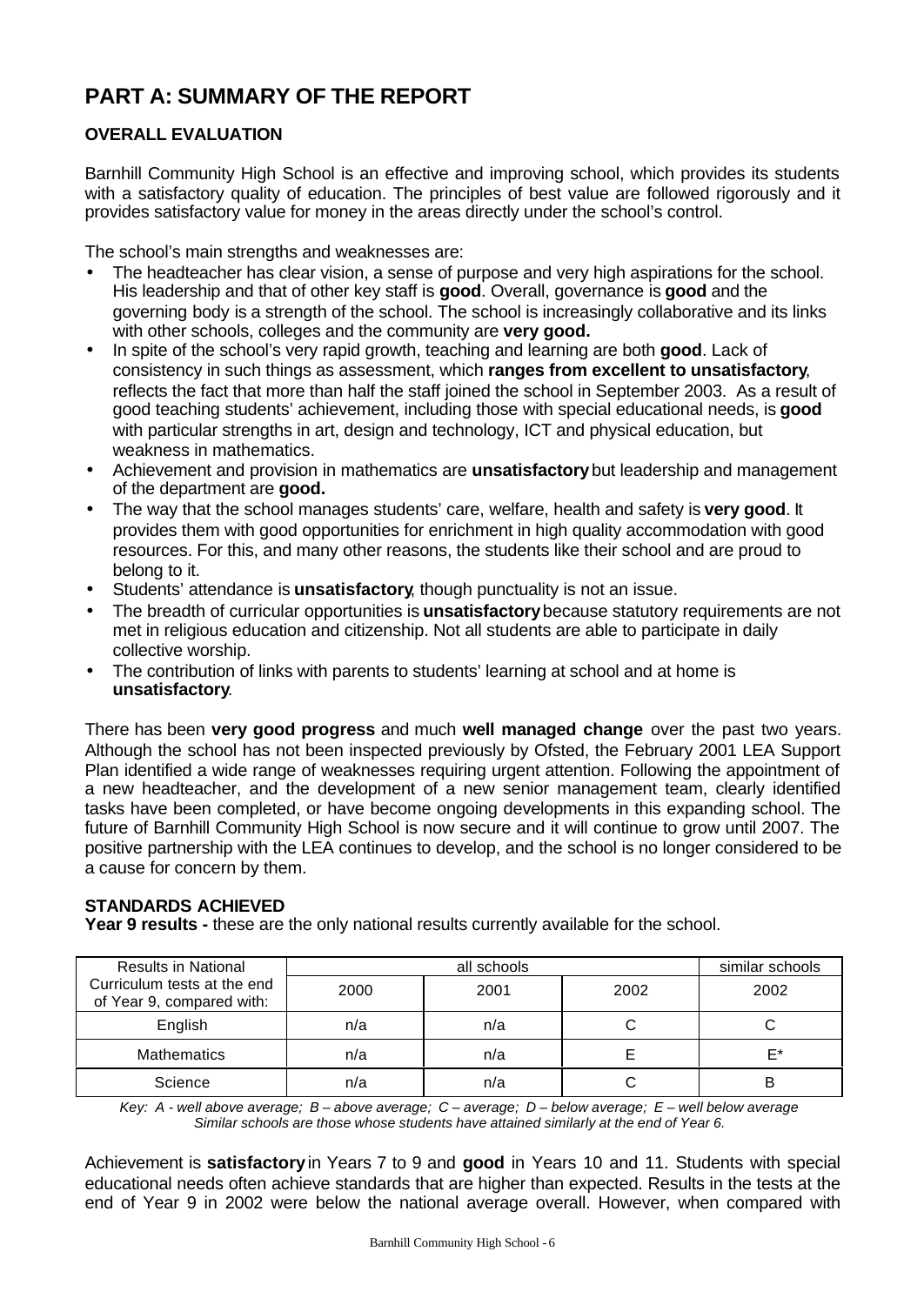similar schools on the basis of the percentage of students eligible for free school meals, Barnhill's results appear much better. The percentage of students gaining Level 5 or above in English and science was in the top quarter of these schools. The results for mathematics were below the average for similar schools. The percentage of students gaining Level 6 or above in science was very high, again in the top quarter of these schools. In English and mathematics the percentage gaining this level was also high, putting Barnhill in the top 40 per cent of similar schools. All ethnic groups attained above LEA averages at Level 5 in all core subjects with the exception of white UK students particularly in mathematics. Results in 2003 for English and science were below the national average, but in mathematics students' attainment was in line with the national average. Girls' results are significantly better than those of boys in English but girls' results are not significantly better than boys when compared to expectations. Their results are similar in mathematics and science. Although the school will eventually cater for the whole 11 to 19 age range, there will be no Year 11 results until 2004. However, a few students took their GCSE English early and in the most recent GCSE examinations their overall pass rate exceeded the national average. The first Year 13 results will be published in 2006.

Attendance is **unsatisfactory,** being below the national average but, overall, punctuality is **satisfactory.** Students' attitudes to their learning and their behaviour are both **satisfactory.** Overall, other aspects of students' personal development are also **satisfactory** and the school's work to promote them is **good.** Provision for students' spiritual, social, moral and cultural development is **satisfactory.**

# **QUALITY OF EDUCATION**

**Teaching is good overall and ensures good learning**. Teaching is best in Years 10 and 11. At Key Stage 3 it is in Year 9 that there is a significant amount of unsatisfactory teaching. Although assessment is a great strength in some subjects it is **unsatisfactory** overall limiting the effectiveness of both teachers and learners. Care, guidance and support are **good** because the school ensures that students are very well cared for and protected. They receive **satisfactory** support, advice and guidance about their achievements and their personal development. They are successfully involved in the school's work and development. Overall, the school's links with parents are **satisfactory,** its links with the local community are **good** and its links with other schools and colleges are **very good.** Provision for pupils with special educational needs is **very good**.

#### **LEADERSHIP AND MANAGEMENT**

The overall quality of leadership and management is **good.** The headteacher, senior management and other key staff provide **good** leadership and the management of the school is **satisfactory.** The governing body is highly effective and so governance is **good.** However, the school is in breach of its statutory duties in relation to the curriculum and this is **unsatisfactory**.

# **PARENTS' AND STUDENTS' VIEWS OF THE SCHOOL**

Parents who completed the questionnaire, attended the parents' meeting or wrote to the inspection team have mixed views of what the school provides and achieves. A minority of parents disagree with the majority view that students behave well, that they are kept well informed, that the school consults parents and takes account of their views, and that the school provides appropriate homework. Evidence suggests that the concerns about behaviour are to some extent justified. Homework is set, but its quality and regularity are inconsistent across the school. The information that parents receive is very good, varied, frequent and useful. Opportunities occur throughout the school year for parents to discuss their children's progress and to express their views. The school makes considerable efforts to encourage parental involvement in the life of the school. Not all parents cooperate fully with the school in its efforts to improve attendance. The students' views about their school were overwhelmingly positive throughout the inspection, though in the students' questionnaires they raised some concerns about behaviour and bullying. These are issues that are very important to them and they have confidence that the school deals with these well when they arise. Students are immensely proud of their school.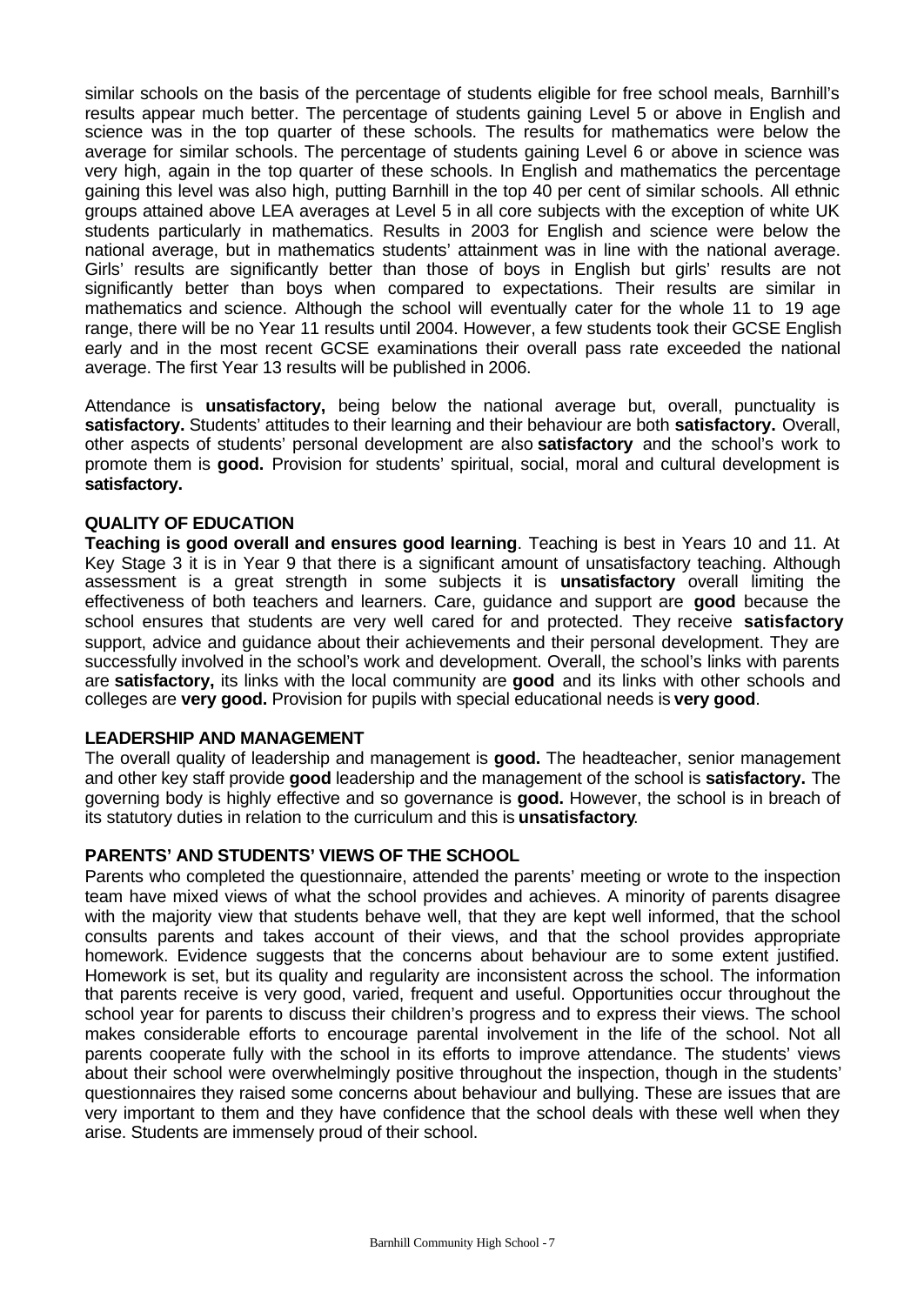# **IMPROVEMENTS NEEDED**

The most important things the school should do to improve are:

- Continue to develop and utilise structured lesson observations in order to determine what action to take to ensure consistency in the quality of teaching and learning in all subjects.
- Review, complete and implement the school's assessment policy so that assessment informs every aspect of teaching and learning across the school, drawing on the school's existing good practice.
- Improve the co-ordination and implementation of literacy, numeracy and ICT strategies so that there are consistent approaches across all subjects.
- Review its procedures for monitoring and promoting good attendance with particular reference to partnership with parents and the commissioning of the school's electronic registration system.

and, to meet statutory requirements:

- Improve provision for religious education so that the locally agreed syllabus can be covered and the GCSE short course is reinstated for students' part way through the course.
- Complete the introduction of citizenship as a national curriculum subject ensuring that it is properly coordinated, developed, reported and assessed.
- Ensure that the school meets the requirement to provide its students with a daily act of collective worship.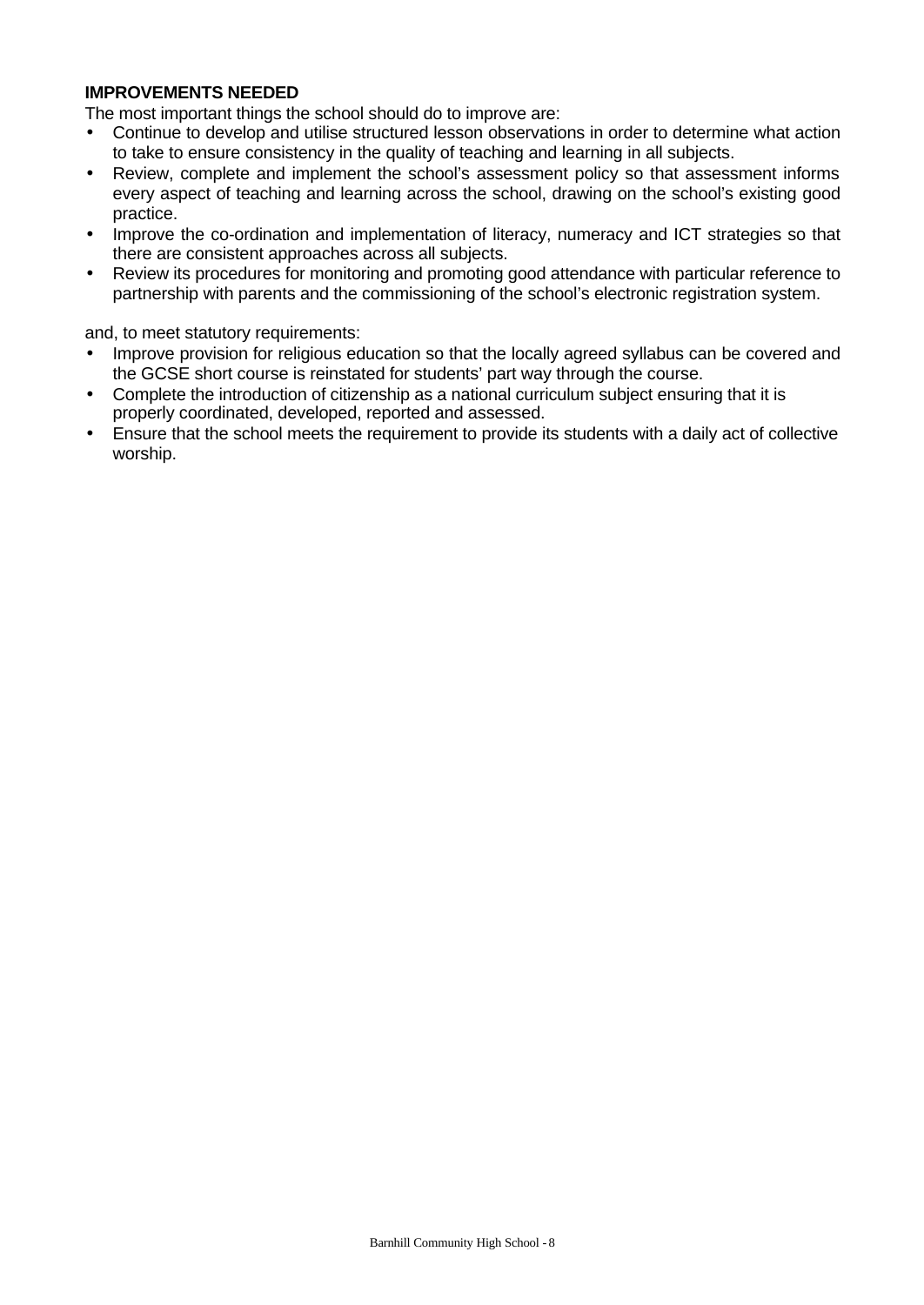# **PART B: COMMENTARY ON THE INSPECTION FINDINGS**

# **STANDARDS ACHIEVED BY STUDENTS**

#### **Standards achieved in areas of learning, subjects and courses**

Achievement is **satisfactory** in Years 7 to 9 and **good** in Years 10 and 11. Standards across Years 11 to 16 are **satisfactory.** Key Stage 3 test results are below national averages, but **compare well** with those of similar schools placing Barnhill in the top 40 per cent. There are differences in achievement related to gender such as boys in English, but overall there are no very significant variations in the achievement of different groups of pupils.

#### **Main strengths and weaknesses**

- Achievement is good in relation to students' standards when they enter the school.
- Standards achieved by students at the age of 14 are below the national average but are above the average for similar schools.
- Standards and achievement are good in discrete ICT, design and technology, art and design, business education and physical education.
- Students with special educational needs often achieve standards that are higher than expected.
- Standards in religious education and citizenship are compromised by poor provision.
- There are weaknesses in literacy, numeracy and cross-curricular ICT, which have a significant impact across the curriculum.

# **Commentary**

# **Key Stage 3**

**Standards in national tests at the end of Year 9 – average point scores in 2002** [the school's first Key *Stage 3 cohort]*

| Standards in:      | School results | <b>National results</b> |
|--------------------|----------------|-------------------------|
| English            | 32.9(n/a)      | 33.3(33.0)              |
| <b>Mathematics</b> | 31.9(n/a)      | 34.7 (34.4)             |
| Science            | $33.6$ (n/a)   | 33.3(33.1)              |

*There were 181 students in the year group. Figures in brackets are for the previous year*

- 1. There are no real trends yet as Key Stage 3 results are only available for 2002 and 2003. Results in the tests at the end of Year 9 in 2002 were overall below the national average. However, when compared with similar schools on the basis on the percentage of students' eligible for free school meals, Barnhill results are much better. The percentage of students gaining Level 5 or above in English and science was in the top quarter of these schools. The results for mathematics were below the average for these similar schools. The percentage of students gaining Level 6 or above in science was very high, again in the top quarter of these schools. In English and mathematics the percentage gaining this level was also high, putting Barnhill in the top 40 per cent of similar schools. All ethnic groups attained above LEA averages at Level 5 in all core subjects with the exception of white UK students, particularly in mathematics. Results in 2003 for English and science are below the national average, but in mathematics, students' attainment was in line with the national average. Results in English and science were in line with similar schools. Girls' results are significantly better than those of boys in English. Their results are similar in mathematics and science.
- 2. **Year 11 results** there will be no Year 11 data available until the school's first Key Stage 4 results are known in 2004. A few students took their GCSE English early and in the most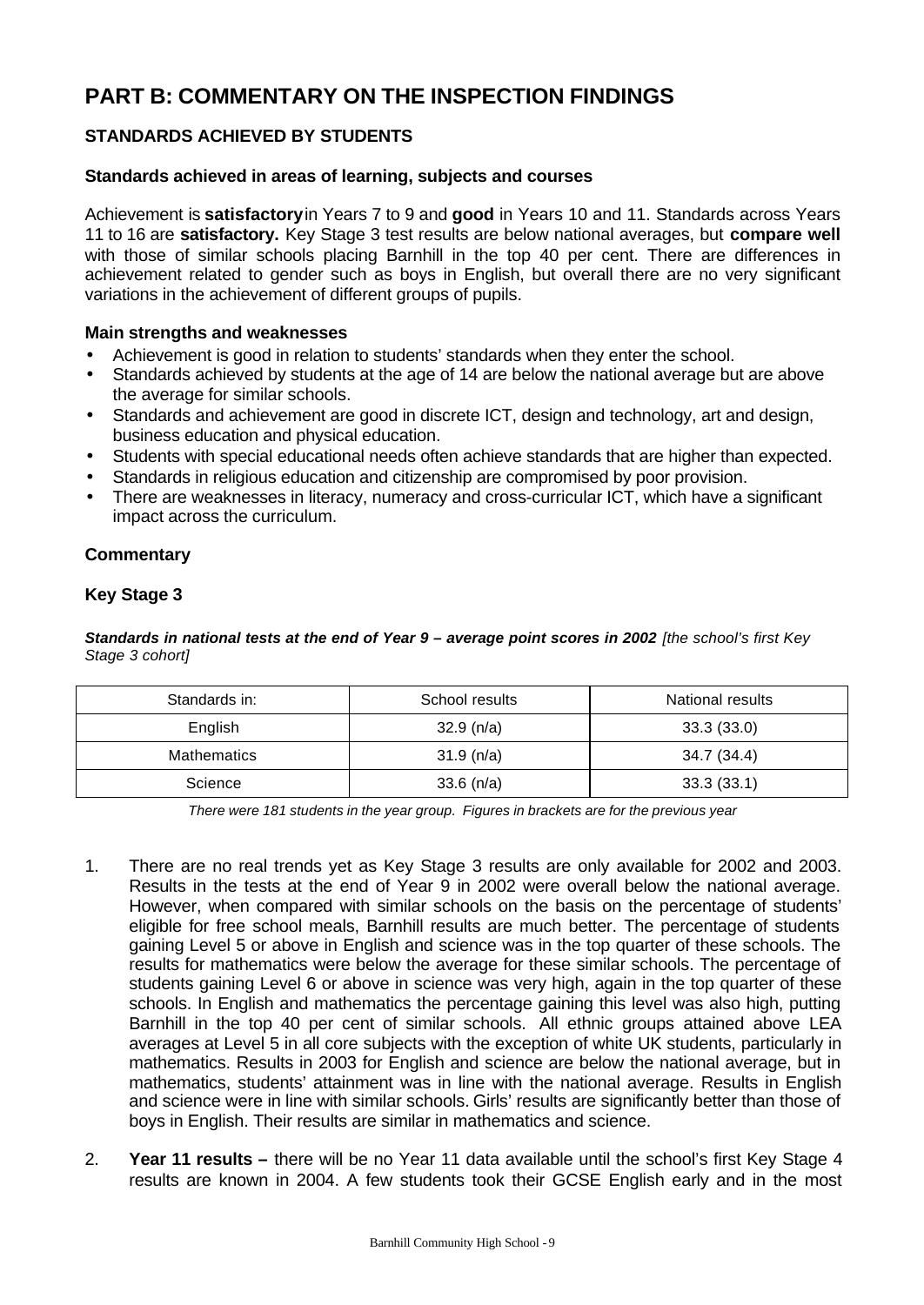recent GCSE examinations their overall pass rate exceeded the national average. This represents standards that are better than those found in similar schools.

- 3. **Year 13 results** there will be no Year 13 data available until the school's first post-16 results are known in 2006.
- 4. The achievement of students in the school is satisfactory in Years 7 to 9 and good in Years 10 and 11. They build well on the below average levels of attainment they bring to the school. Most make good progress as they move through the school, including those with special educational needs. This results from the good teaching and initiatives such as the provision of 'learning mentors' who provide very good support for learning and also encourage inclusion. In English most students achieve well as a result of good and very good teaching. In mathematics overall achievement is unsatisfactory because of the inconsistent teaching quality. In science students enter Year 7 with below average standards but progress on to achieve satisfactorily.
- 5. There are a number of other subjects within which students achieve well. Taking into account their average overall standard on entry to the school, achievement in art and design is good in Years 7 to 9 and very good in Years 10 and 11. In design and technology students achieve well, including those with special educational needs, who are well supported by the teachers and the learning support assistants. In physical education co-operative, evaluative and team building skills are developed well in the sports education and junior sports leadership lessons and students' achievement is good. Achievement is good in business education with many students achieving better than their predicted grades because the lessons are well planned and cater for the different abilities of students.
- 6. Achievement in music at both key stages is good overall. In religious education, up to July 2003, most students were achieving in line with the expectations of the Hillingdon Agreed Syllabus or national standards at Key Stage 4, however, achievement is now unsatisfactory due to staffing difficulties and lack of provision. Achievement in citizenship is compromised by staffing difficulties and poorly planned overall provision.
- 7. The whole school development of literacy is a weakness with the consequence that a significant minority of students persist in inaccuracies in spelling, punctuation and the formation of sentences. Students' numeracy skills are not good enough to support work across the curriculum as well as they might and are overall below levels expected nationally. As with literacy, the responsibility for numeracy across the curriculum is not clear. Although achievement in ICT is good, the cross-curricular use of new technologies is underdeveloped, limiting achievement in subjects such as music.

# **Students' attitudes, values and other personal qualities**

Attendance is **unsatisfactory,** being below the national average but, overall, punctuality is **satisfactory.** Students' attitudes to their learning and their behaviour **are both satisfactory.** Overall, other aspects of students' personal development are also **satisfactory** and the school's work to promote them is **good.**

#### **Main strengths and weaknesses**

- The procedures to promote good attendance are very good, although attendance remains unsatisfactory.
- The school has yet to stimulate the desire to learn in many of its students.

#### **Commentary**

8. Through a very effective monitoring system that includes regular attendance reviews involving school staff, the welfare service and other outside agencies, as well as through awards for students and tutor groups who achieve high attendance rates, the school works very hard at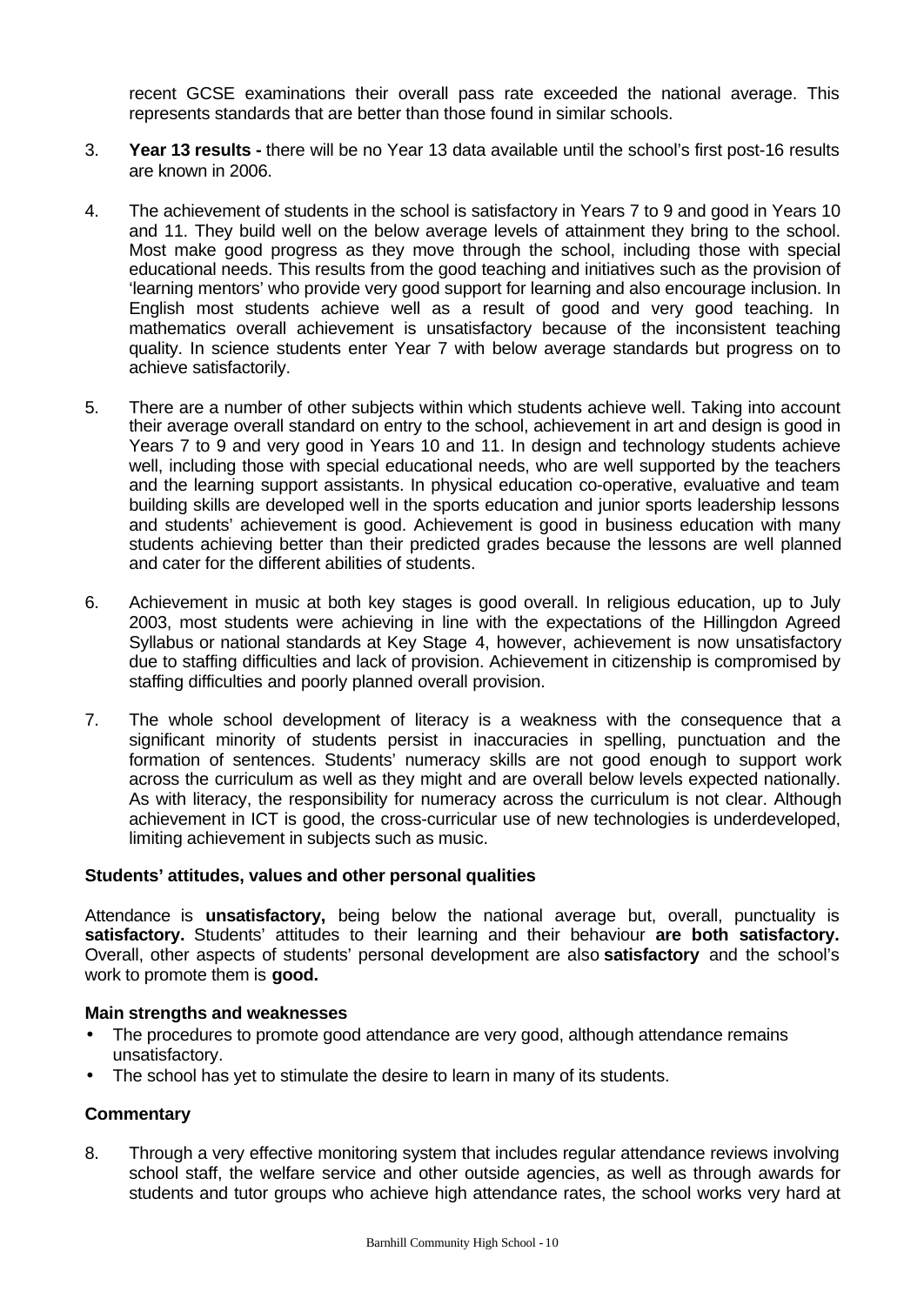improving attendance. This will be improved still further when the electronic attendance recording system installed in the building by JARVIS is fully functional and is activated. However, the co-operation of some parents and carers in ensuring regular attendance does not meet the school's expectations. The fact that the school's 'fast track' initiative cannot be implemented across the neighbouring local authority is also having a negative effect, as almost one third of students live in this area. Attendance so far this year remains below the national average. Unauthorised absence has been reduced from last year although a significant number of students still take holidays during term time against the school's clear guidance. There is a significant minority of students who arrive late for school.

- 9. Attitudes towards school of the majority of students are satisfactory although, for many, the school does not instil a learning culture. They readily participate in the life of the school, including the wide range of activities outside the classroom, the student council and in the production of the student newspaper. Students with English as an additional language have positive attitudes to their work and want to achieve well. Despite concerns expressed through the student questionnaire about the existence of the challenging behaviour of a small minority and some incidents of bullying and/or racial abuse, their views about what the school achieves and provides are substantially positive.
- 10. Overall, behaviour is satisfactory. Inspection evidence supports the views of some parents and students that the behaviour of a minority of students can disrupt the learning of others, particularly where teaching is not challenging and where behaviour management is not effective. This disruption is more common in Years 7 to 9. There is some evidence of oppressive behaviour and of racial 'taunting' by a small number of students but, when it is identified, the school deals effectively with it. During this term, there has been one permanent exclusion and 16 fixed period exclusions, which is a marked improvement on much larger numbers over the last year.
- 11. Overall, provision for students' spiritual, social, moral and cultural development is satisfactory. Students' spiritual development is to some extent restricted by the absence of an effective religious education curriculum and of daily acts of collective worship. The citizenship, personal, social and health education curriculum is effective and students are given the opportunity to discuss and reflect upon a range of topics during lessons, Circle  $\text{Time}^1$  and assemblies. However, opportunities to extend this provision to other subject lessons are often missed. The year and school councils, the range of educational visits and visitors and the range of activities outside the classroom, encourage students to develop socially and morally as well as contributing to their achievement and personal development. Students are able to gain a clear understanding of their own and other cultures, particularly through the curriculum provision in geography, languages, art and music. Students with English as an additional language contribute positively to the life of the school by confidently running lunchtime taster courses for other students in their home languages, such as Gujerati, Punjabi and Greek.

#### **Attendance**

| Authorised absence |     |  | Unauthorised absence |     |
|--------------------|-----|--|----------------------|-----|
| School data:       | 8.5 |  | School data:         |     |
| National data:     | 7.8 |  | National data:       | 1.2 |

| Unauthorised absence |    |  |  |  |
|----------------------|----|--|--|--|
| School data:<br>1.3  |    |  |  |  |
| National data:       | 12 |  |  |  |

*Attendance in the latest complete reporting year 2002 (%)*

*The table gives the percentage of half days (sessions) missed through absence for the latest complete reporting year.*

 1 During Circle Time pupils discuss a wide range of personal and general issues. It is agreed by all pupils that no interruptions should occur and only one person at a time will speak. Respect for other pupils' views will occur at all times and therefore pupils feel confident that they can talk with ease and free from any form of interference or interruption from other children.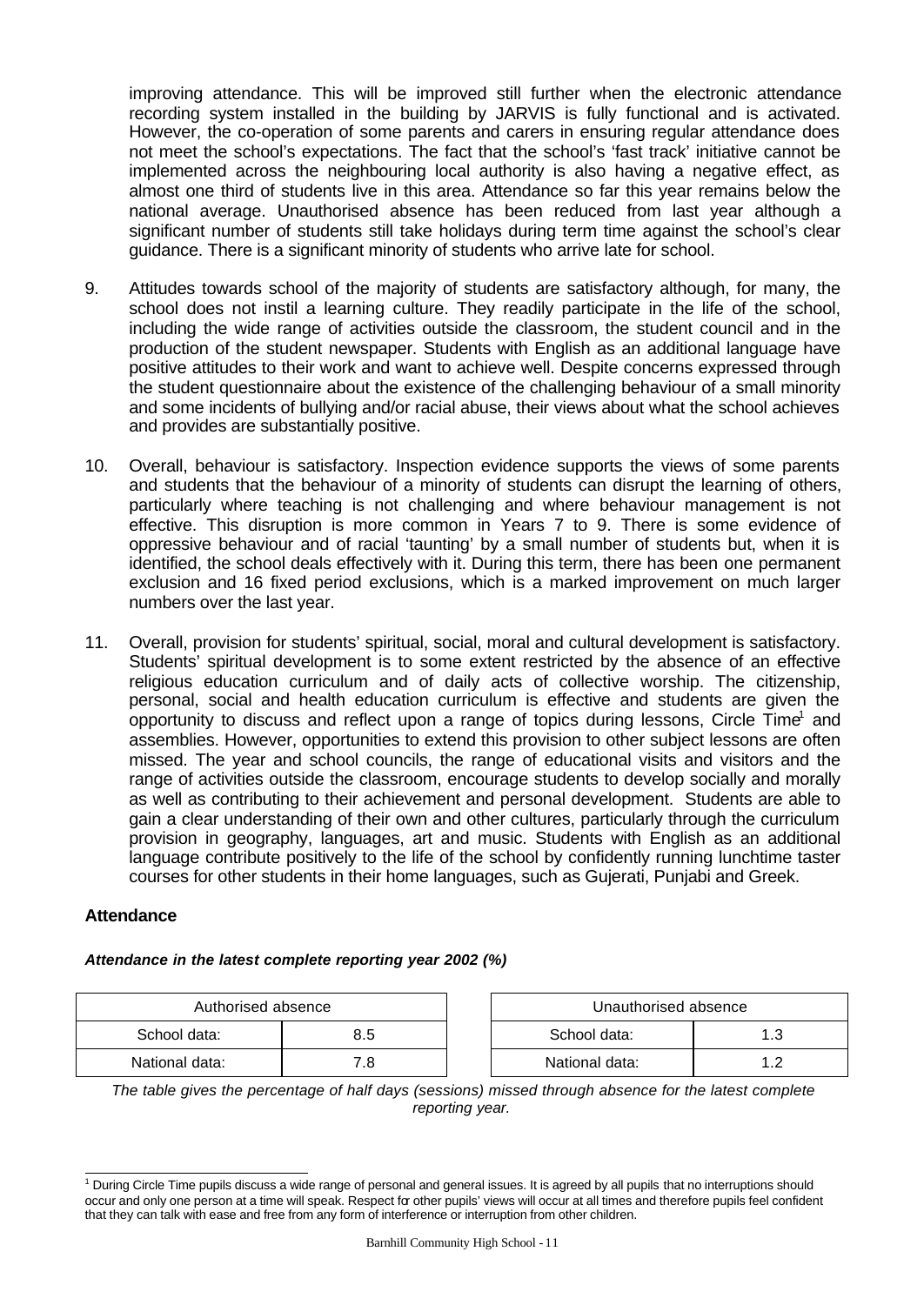# **Exclusions**

#### *Ethnic background of students Exclusions in the last school year*

| <b>Categories used in the Annual School Census</b>  | No of<br>students on<br>roll | Number of<br>fixed period<br>exclusions | Number of<br>permanent<br>exclusions |
|-----------------------------------------------------|------------------------------|-----------------------------------------|--------------------------------------|
| White - British                                     | 638                          | 53                                      | $\overline{2}$                       |
| White - Irish                                       | 9                            |                                         |                                      |
| White - any other White background                  | 21                           | 8                                       | $\Omega$                             |
| Mixed - White and Black Caribbean                   | 37                           | 12                                      | $\overline{2}$                       |
| Mixed - White and Black African                     | 4                            | 2                                       | $\Omega$                             |
| Mixed - White and Asian                             | 13                           |                                         |                                      |
| Mixed - any other mixed background                  | 25                           |                                         |                                      |
| Asian or Asian British - Indian                     | 165                          | 4                                       | $\Omega$                             |
| Asian or Asian British - Pakistani                  | 34                           | 1                                       | $\Omega$                             |
| Asian or Asian British - Bangladeshi                | $\overline{7}$               | 1                                       | $\Omega$                             |
| Asian or Asian British - any other Asian background | 20                           |                                         |                                      |
| Black or Black British - Caribbean                  | 36                           | 2                                       | $\Omega$                             |
| Black or Black British - African                    | 35                           |                                         |                                      |
| Black or Black British - any other Black background | 3                            | $\overline{4}$                          | $\Omega$                             |
| Chinese                                             | 3                            |                                         |                                      |
| Any other ethnic group                              | 31                           | 8                                       | $\Omega$                             |
| No ethnic group recorded                            | 12                           |                                         |                                      |

*The table gives the number of exclusions, which may be different from the number of students excluded.*

# **QUALITY OF EDUCATION PROVIDED BY THE SCHOOL**

The school provides a **satisfactory quality of education for all students throughout the school.** The leadership has a clear vision of the inclusive school that they wish to create and see it as functioning very much at the heart of its diverse community.

#### **Teaching and learning**

**Teaching is good overall, and frequently very good, which ensures good learning**. Teaching is best in Years 10 and 11. At Key Stage 3 it is in Year 9 that there is the greatest amount of unsatisfactory teaching. **Although assessment is a great strength in some subjects it is unsatisfactory overall** limiting the effectiveness of both teachers and learners.

#### **Main strengths and weaknesses**

- The successful recruitment of large numbers of staff over the past months, who both teach and manage, has secured a good quality of teaching and great potential for improvement.
- Relationships between students and their teachers are good and this ensures a calm and purposeful atmosphere for learning in most lessons.
- Across the school there are many great strengths, as well as some weaknesses, in all aspects of teaching, but with such a 'new' staff consistency has still to be achieved through the purposeful sharing of their knowledge, understanding and skills.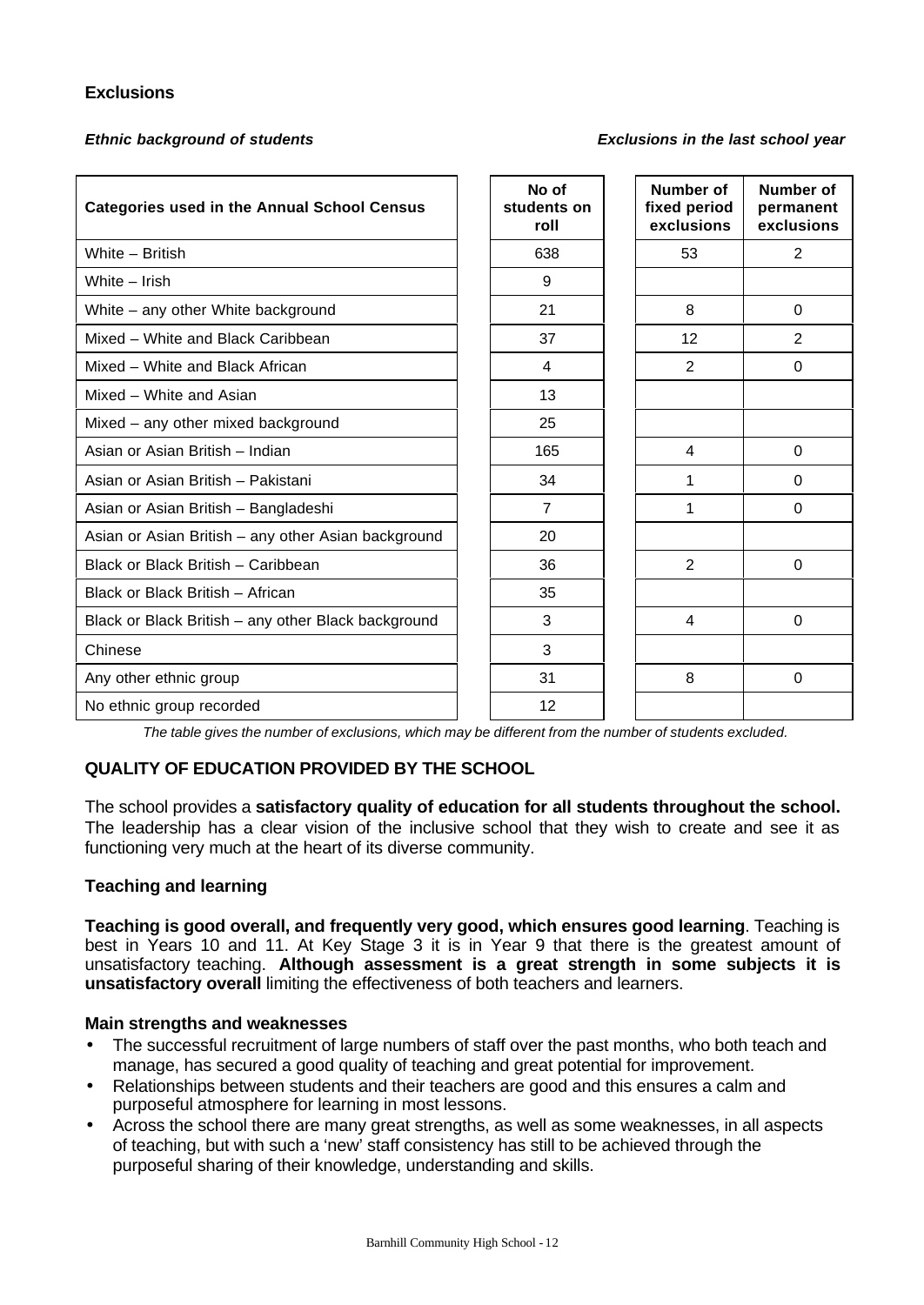- A programme of lesson observations is in operation but as yet information gathered has not been used to gain an overall view of teaching and learning or to identify which teachers would benefit from targeted support to help them improve.
- Learning is not always well supported by teachers' marking; neither does homework consistently promote independent learning which builds upon work in school.

# **Commentary**

#### *Summary of teaching observed during the inspection in 115 lessons*

| Excellent | Very good | Good     | Satisfactorv | Unsatisfactory | Poor   | Very Poor |
|-----------|-----------|----------|--------------|----------------|--------|-----------|
| (3%) د    | 26 (22%)  | 46 (40%) | 31(27%)      | 7 (6%)         | 2 (2%) | (0%)      |

*The table gives the number of lessons observed in each of the seven categories used to make judgements about lessons; figures in brackets show percentages where 30 or more lessons are seen.*

- 12. The table above shows that in two thirds of the lessons observed teaching is good or better, and that in more than a quarter of the lessons it is very good or excellent. Given the challenges faced in recruiting staff for this growing school, this must represent a great success as more than half the school's staff was newly appointed for September 2003. Good staff induction and support have been used effectively, particularly with the significant numbers of newly qualified, overseas trained and graduate trainee teachers amongst this group. Also impacting on the autumn teaching force is the loss of a number of experienced and established staff who moved on to new posts at the end of the summer term. Many teachers have only 10 weeks experience at Barnhill and so there are still inconsistencies in the way they work, with some departments having experienced much greater change than others. The quality of teaching is better in Key Stage 4 than in Key Stage 3.
- 13. There is very good teaching in design and technology which is characterised by the teachers' good subject knowledge, their use of varied teaching styles which maintain the students' interest and their very high expectations. Good quality teaching has wide ranging features across many subjects, particularly English, ICT, modern languages, geography, physical education, business education, art and history. A striking feature of many English lessons is the way that teachers settle students immediately to their work by providing a crisp and disciplined start to the lesson, insisting on rigorous adherence to established routines and expectations for behaviour. In ICT considerable learning takes place in lessons due to the fast pace and high targets set by the teachers. There are many strengths on which to build as staff become established and best practice is shared both within and across departments. In ICT, design and technology and physical education high quality assessment has a very positive impact on learning, achievement and standards.
- 14. The school has done much over the last two years to organise an effective range of activities to support the learning of all students. Pupils with special educational needs are generally well taught and the quality of their learning is greatly enhanced by the efficient use of effective support staff. All teachers have information on pupils with special educational needs and those who are gifted and talented. Most make use of this information in planning their lessons. Teachers know the language levels of students with English-as-an-additional-language and their needs are satisfactorily met in most lessons. Beginners in the use of the English language make the best progress where teaching approaches, such as those in art and physical education, use a good range of visual resources and demonstration and focus well on the understanding of technical language. Occasionally beginners and students at the early stages of learning English are not as well supported as they might be in lessons, for example when the teacher lacks awareness of the need to check understanding of technical language, such as in a lesson on rotating shapes in mathematics. Good practice is developing in history, geography and English. The six week induction course for beginners is well-planned and delivered.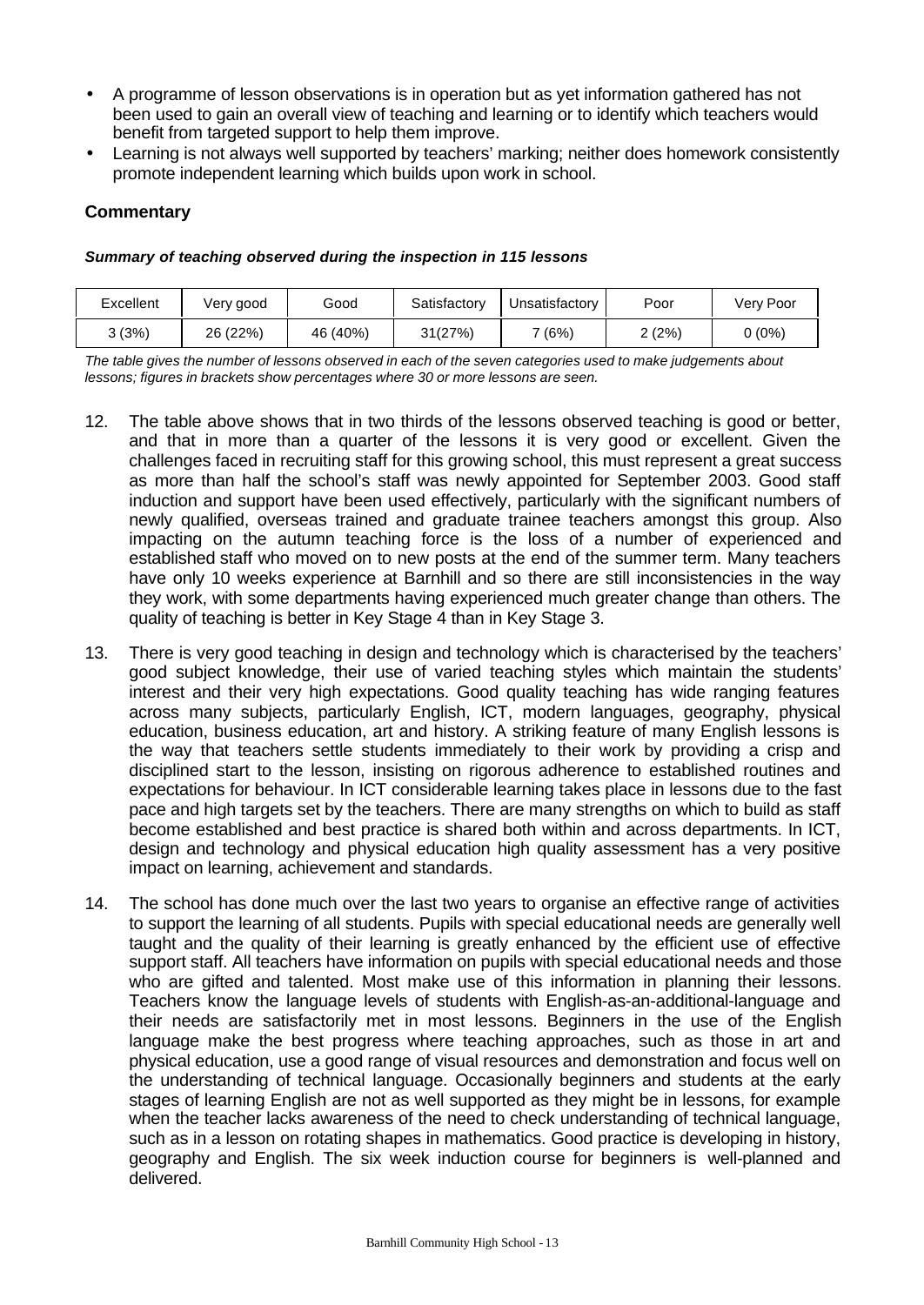- 15. Leadership and management have a positive impact on teaching and learning, substantial staff recruitment has been well managed, induction has been thorough with newly qualified teachers taking up their posts in July rather than September. The disruption caused by the appointments process and other pressures, including the Ofsted inspection, has had a temporary but distracting effect on the structured monitoring and planned improvement of teaching quality. There has been slippage in the implementation of the school's monitoring, evaluation and improvement plans. There is some evidence that the National Key Stage 3 Strategy<sup>2</sup> is beginning to impact on standards through improving teaching, and strategy consultants are welcomed into the school. The school has found itself a little out of step with the Key Stage 3 National Strategy because as it was being introduced, the schools developmental focus had to centre on its first Key Stage 4 students.
- 16. Most students are well managed in class so that they behave and concentrate well. In the best lessons they work together cooperatively, discuss what they are doing and assist each other in developing their understanding. In these lessons they tend to know the standards they are achieving, and will often be able to talk about their level of attainment and targets that they have been set. In these lessons they will also benefit from helpful marking, which celebrates both effort and achievement. However, with so many new staff consistency is an issue and although there is excellent practice it is often subject based and patchy. There is a need to improve the consistency in assessment practice in the core subjects of mathematics and science where it is limiting students' progress significantly, and in a number of other subjects where it is satisfactory overall but patchy in quality.

# **The curriculum**

The overall provision for the curriculum is **unsatisfactory** because it does not meet statutory requirements in relation to the provision of religious education and citizenship, neither does it provide students with a daily act of collective worship.

#### **Main strengths and weaknesses**

- Students with special educational needs are well provided for.
- Opportunities for enrichment and learning outside the school day are good.
- Provision for and participation in sport is good.
- Accommodation and resources are good, but the lack of ICT provision in a small number of departments is a weakness.
- The whole school development of literacy is a weakness and its impact on attainment at the end of Year 11 is significant for some students.

# **Commentary**

l

- 17. The school has done much over the last two years to organise an effective range of activities to support the learning of all students. In this growing school, the curriculum improves and changes each year as economies of scale and new opportunities for diversity impact on provision. A particular strength is what is provided for students with special educational needs. The governors, however, have failed to ensure that the curriculum meets statutory requirements in relation to the provision of religious education and citizenship. Additionally, the school does not provide a daily act of collective worship for all students as required by statute. The school does very well in providing for learning outside the school day. The level of provision for and participation in sport is a further strength.
- 18. There are inconsistencies in the way the development of literacy is supported in different departments, with the consequence that a significant minority of students persist in inaccuracies in spelling, punctuation and the formation of sentences. There is an increasing range of subjects and courses available for students at the age of 14 years, including

 $^2$  The Key Stage 3 National Strategy aims to raise standards by strengthening teaching and learning in all secondary schools for pupils in Years 7, 8 and 9. This National Strategy now affects all subjects.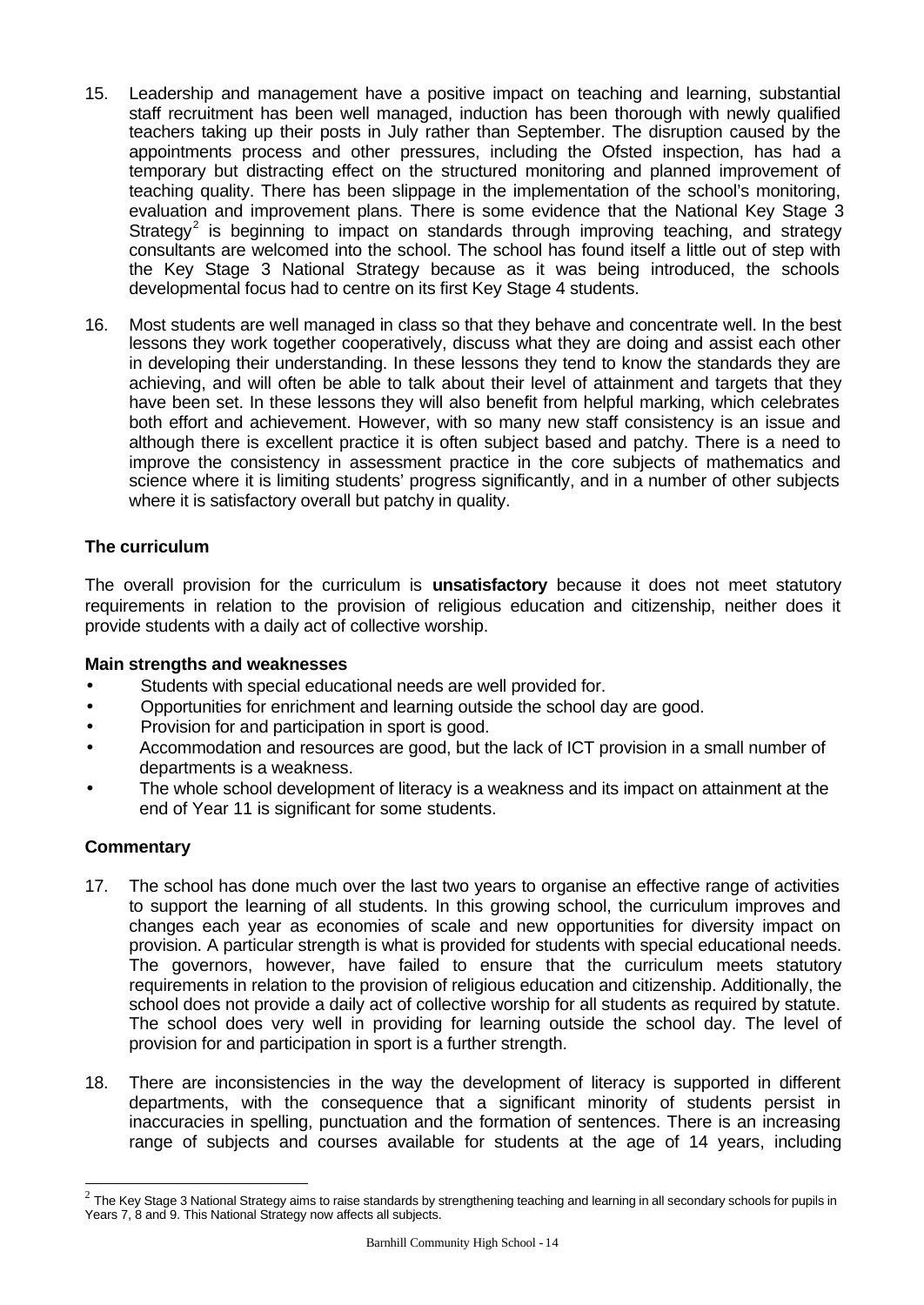opportunities for students to pursue vocational pathways. The school benefits from overall good accommodation and resources.

19. Provision for students with English as an additional language is satisfactory and is developing very well under the new co-ordinator. The availability of specialist in class support is limited but the co-ordinator plans to use her time effectively by working in turn with subject areas to develop teaching approaches and materials. Not all departments yet make sufficient provision for students at the very early stages of learning English and guidance in schemes of work is generally limited. As yet the school has not considered the needs of more advanced learners of English, particularly with the writing demands of GCSE coursework.

#### **Care, guidance and support**

Care, guidance and support are **good** because the school ensures that students are **very well** cared for and protected. They receive **satisfactory** support, advice and guidance about their achievements and their personal development. They are **successfully** involved in the school's work and development.

#### **Main strengths and weaknesses**

- Procedures to ensure that students work in a healthy and safe environment are very good.
- All students have good and trusting relationships with adults in the school.
- The arrangements for the induction of students into the school are excellent.

- 20. Policies and procedures for child protection and for promoting the health, safety and general welfare of students are very good. School and JARVIS personnel share this responsibility and work in partnership to achieve high standards. The school's pastoral system is very well structured with committed staff and very effective lines of communication. All students have trusting relationships with one or more adults in the school. The assessment and recording of students' personal development are satisfactory, although this is not yet reported specifically in student reports. The 'multi-agency' approach that the school has adopted, involving the school counsellor, the school welfare assistant, two part-time mentors, the education welfare service, Connexions and the Hillingdon Education Business Partnership is very effective. Some Year 10 and 11 students have been trained as mentors for the younger students and this has many positive outcomes.
- 21. Teachers and support staff know students and their families well and cater for their needs effectively. The advice, support and guidance that students receive throughout their time at school are satisfactory. Arrangements for the induction of students into the school are excellent and include an effective 'buddy system' for new Year 7 students. Good assessment procedures are in place to identify the language levels and needs of students with English as –an –additional language. For students new to England the short induction course provides them with skilled teaching to help them settle into the school. They learn appropriate skills and language that enable them to take the best possible advantage of their lessons. The induction course also provides a secure and safe environment for them to discuss any concerns. Arrangements for students' transfer to the next phase of education are good. The school actively seeks and acts upon the views of students through the year group and whole-school student councils.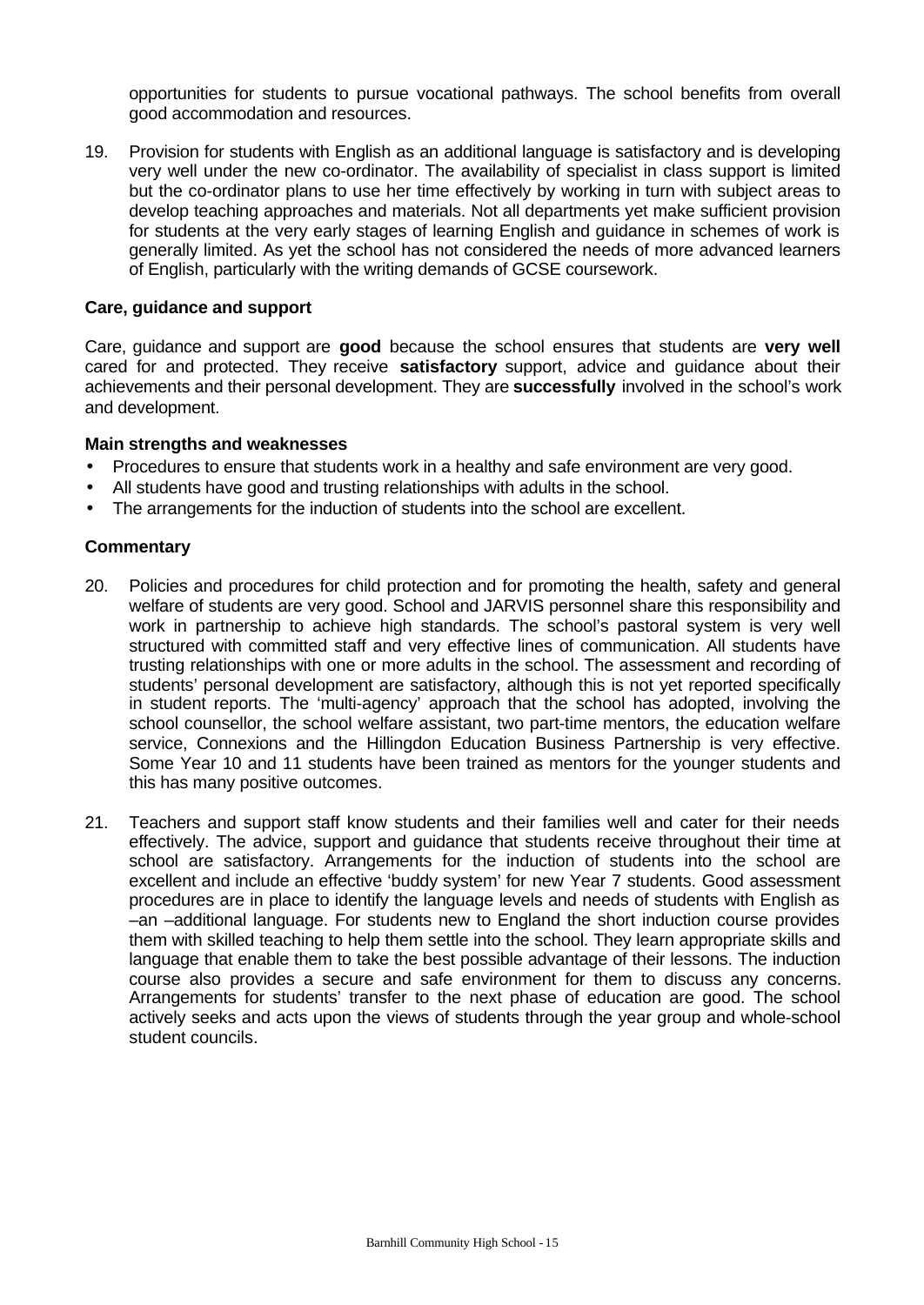# **Partnership with parents, other schools and the community**

Overall, the school's links with parents are **satisfactory,** its links with the local community are **good** and its links with other schools and colleges are **very good.**

#### **Main strengths and weaknesses**

- There are very strong links with other schools, Uxbridge College and Brunel University.
- Parents receive very good information about the school and about students' progress.
- Mechanisms for the transfer of students are very good.
- Procedures to deal with concerns and complaints are very good.
- The contribution that parents make to the life of the school and to students' learning at home and at school is less than the school expects.

- 22. Parents who responded to the pre-inspection questionnaire or who attended the parents' meeting (approximately 10 per cent) have mixed views of what the school provides and accomplishes. There is a minority of parents who disagree that students behave well, that they are kept well informed about children's progress, that the school consults parents and takes account of their views, and that the school provides appropriate homework. The inspection evidence suggests that the concerns of these parents about behaviour are to some extent justified and this is covered earlier in the report. All students have homework set, but its quality and regularity is inconsistent across the school, varying from teacher to teacher.
- 23. The information that parents receive, through meetings, newsletters and reports, is very good. The curriculum booklets for each year group are comprehensive and very helpful. There is an informative school website that is being further developed. The prospectus and annual governors' report to parents are well presented and informative. Student reports give a clear picture of students' academic and personal development and achievements. There are a number of opportunities throughout the school year for parents to discuss their children's progress and to express their views. There are no specific links with the parents of students whose first language is not English, but the new co-ordinator has good plans for the future that include attendance at parent meetings.
- 24. The school makes considerable efforts to encourage parental involvement in the life of the school and in their children's education. However, the school believes that the response from parents generally to these efforts is disappointing. Attendance at parents' meetings is variable and the Friends Association of Barnhill is poorly supported. Parents' co-operation with the school in its efforts to improve attendance is less than satisfactory.
- 25. The school's links with the local community are satisfactory. There is involvement with the 'Barnhill Initiative', with the Hillingdon Education Business Partnership and with Connexions that are very beneficial to students. Students in each year group organise a fund raising project each year. However, links with the wider community, including links with the local business community are under-developed. The Student Parent and Community (SPC) committee is seeking to improve these community links as well as to re-generate support for the Friends Association.
- 26. The school's involvement with feeder primary schools, Uxbridge College and Brunel University are broad and varied. They include reciprocal governor representation, provision for gifted and talented students and a primary schools sports day for 200 Year 6 students that is run entirely by Barnhill students. There is also a proposal to establish a formal 'cluster group' of schools, initially to enhance the provision for students with special educational needs. These links add greatly to the school's ability to provide a wide variety of resources and challenging opportunities for its students and staff.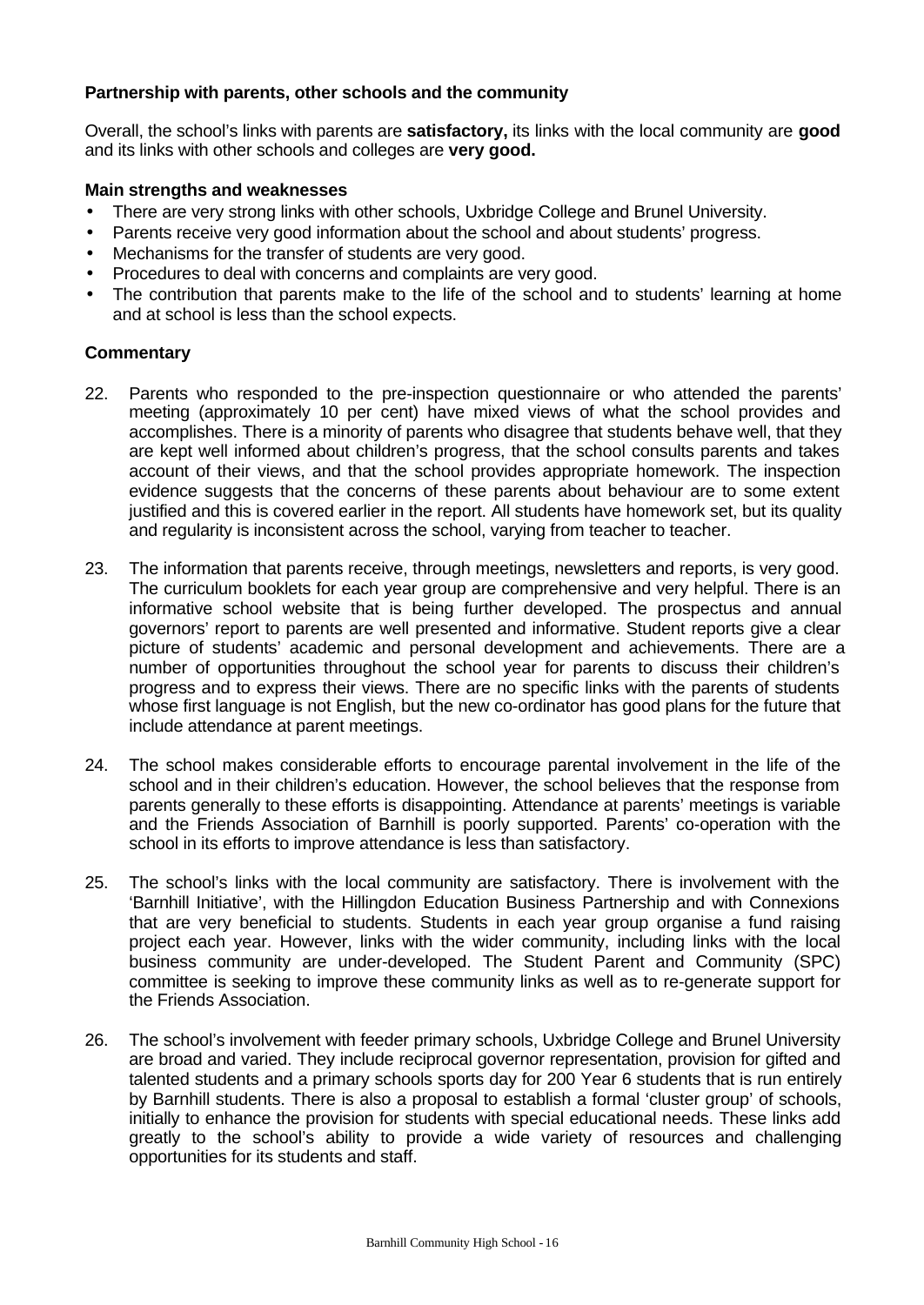#### **LEADERSHIP AND MANAGEMENT**

The overall quality of leadership and management is **good.** The headteacher, the senior management team and other key staff provide **good** leadership. The management of the school is **satisfactory.** Governance is **good,** though not all statutory requirements are met by the school**.**

#### **Main strengths and weaknesses**

- The good leadership of the headteacher has resulted in significant improvements in the running of the school over the last two years.
- The headteacher has high aspirations and a clear vision for the development of the school, which are reflected well in the school's development plan.
- The growth and development of the school have generally been managed well. The senior management team have worked hard on clearly identified tasks and have rectified many areas of weakness despite the pressures of expansion and change.
- Governors have a good understanding of the school and provide very good support for the senior management team. However, they have not been able to ensure that the school fulfils all of its statutory duties.
- Heads of department provide good subject leadership.

- 27. Two years prior to this inspection, the school was in some disarray and of significant concern to the local authority. The initial development of the school had not gone well. A new headteacher was appointed for April 2001 and, with significant support from a newly constituted governing body, his good leadership has resulted in many improvements to the running of the school. There are now improved planning procedures, better compliance with statutory requirements, a more coherent curriculum, a clearer strategy for staffing and recruitment, a much more comprehensive range of policies and procedures, better selfevaluation and improved financial planning. The school has worked hard to overcome the significant barriers to improvement caused by the annually changing nature of the school, difficulties in recruiting good-quality staff and the sheer amount of time involved in establishing a new school. The headteacher has high aspirations and a clear vision for the development of the school, which are reflected in the key priorities of the school's development plan, foremost amongst which are the use of academic monitoring to raise the achievement of all students, the development of leadership and management skills, and the improvement of teaching and learning.
- 28. Governors have been very closely involved with the school's development and display a very good understanding of the strengths of the school, the challenges it has been facing and the school's priorities for development. They take their responsibilities seriously and are critically aware, not only of what is happening in the school, but of the way they fulfil their own roles. They have, for example, undertaken a detailed self-evaluation, which has been used to draw up their own action plan. For these reasons the governance of the school overall is good. However, the governors' statutory responsibilities have not all been met because challenging recruitment and staffing issues were managed very successfully, but not completely. They are fully aware that some statutory duties are not being fulfilled adequately, such as the implementation of a daily act of collective worship for all students, the teaching of religious education and of citizenship. They know that the current stop-gap situation is unsatisfactory and are actively seeking to resolve each issue as quickly as is possible.
- 29. The many changes within the school, which have been required as a result of its rapid growth, have generally been managed well by members of the senior team. A carefully planned recruitment programme has largely been successful in recruiting good-quality staff for the start of this academic year, and good procedures for the induction of new staff, particularly newly qualified teachers, have been put in place. The school's budget is managed well, and a prudent reserve is set aside to manage the recruitment and retention of staff and the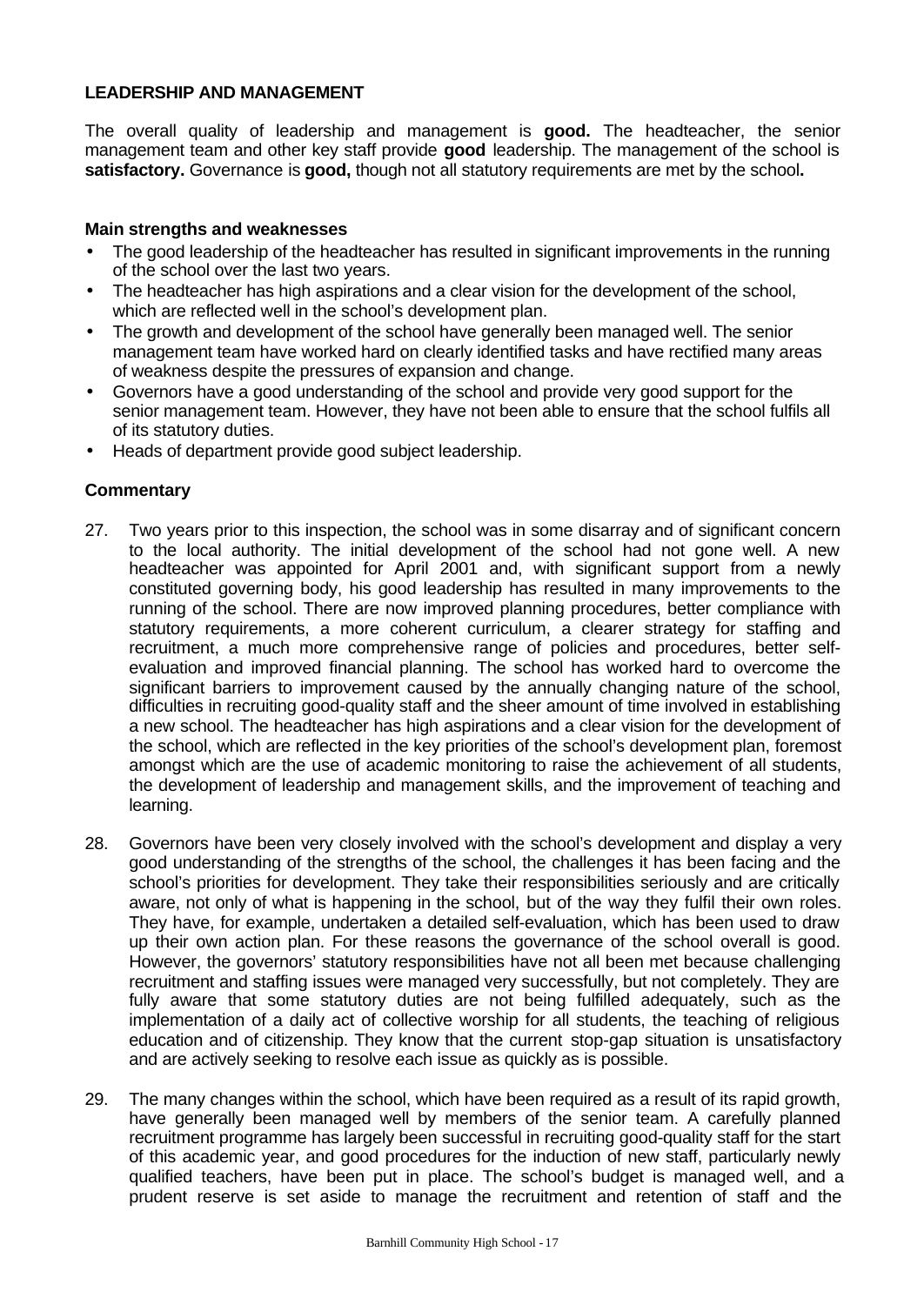establishment of the school's new sixth form. The principles of best value are followed rigorously. A significant amount of time and energy have been spent by the school's senior management team and governors in liaising and negotiating with the managers of the firm responsible for building and maintaining the school under one of the country's first Private Finance Initiatives. At times, this has diverted attention away from some important aspects of management. For example, the cross-curricular delivery of ICT is underdeveloped but it has not been possible to devote the time required to manage this issue effectively. Considerable time has instead gone into ensuring basic levels of ICT maintenance and support from Jarvis in the absence of a service level agreement. Whilst all departments are now evaluating their own practice, the results of their self-evaluations have not been drawn together to develop common understanding of how best to promote good-quality teaching and learning and devise helpful whole-school procedures for assessment. Both of these aspects have been identified as priorities for development within the current school development plan.

30. The leadership of senior and middle management is good overall. Members of the senior management team share the headteacher's vision for the school and work well together as a team. The headteacher, governors and senior management team have successfully recruited a strong team of subject leaders. The leadership of English, mathematics, ICT, art and design, design and technology, modern foreign languages, history, special educational needs, and performing arts are particularly good Leadership is outstanding in physical education. The leadership in religious education was also strong, but changes in staffing and difficulties in recruiting a new head of department have resulted in unsatisfactory provision for the teaching of this subject. Recent changes in the role of heads of year have resulted in a much clearer focus on promoting students' academic achievement. The new English as an additional language co-ordinator has the potential to be very effective. Given that no-one was in post last year she has taken a thoughtful and thorough approach to setting up procedures and developing an appropriate action plan.

#### **Financial information**

| Income and expenditure $(E)$   |       | Balances (£)                                  |  |  |
|--------------------------------|-------|-----------------------------------------------|--|--|
| 3.433.072<br>Total income      |       | Balance from previous year<br>13,333          |  |  |
| Total expenditure<br>3,433,072 |       | Balance carried forward to the next<br>13,333 |  |  |
| Expenditure per student        | 3,141 |                                               |  |  |

#### *Financial information for the year April 2003 to March 2004*

# **OTHER SPECIFIED FEATURES**

#### **Special educational needs**

Provision for students with special educational needs is **very good.**

#### **Main strengths and weaknesses**

- Students with special educational needs make good progress.
- Teachers are aware of students' individual educational plans and provide differentiated work to meet their targets.
- Students are well supported by very good teaching assistants.
- The department provides a range of good opportunities for students.
- The department is very well led and managed.
- The learning mentors provide very good support for learning and promote inclusion.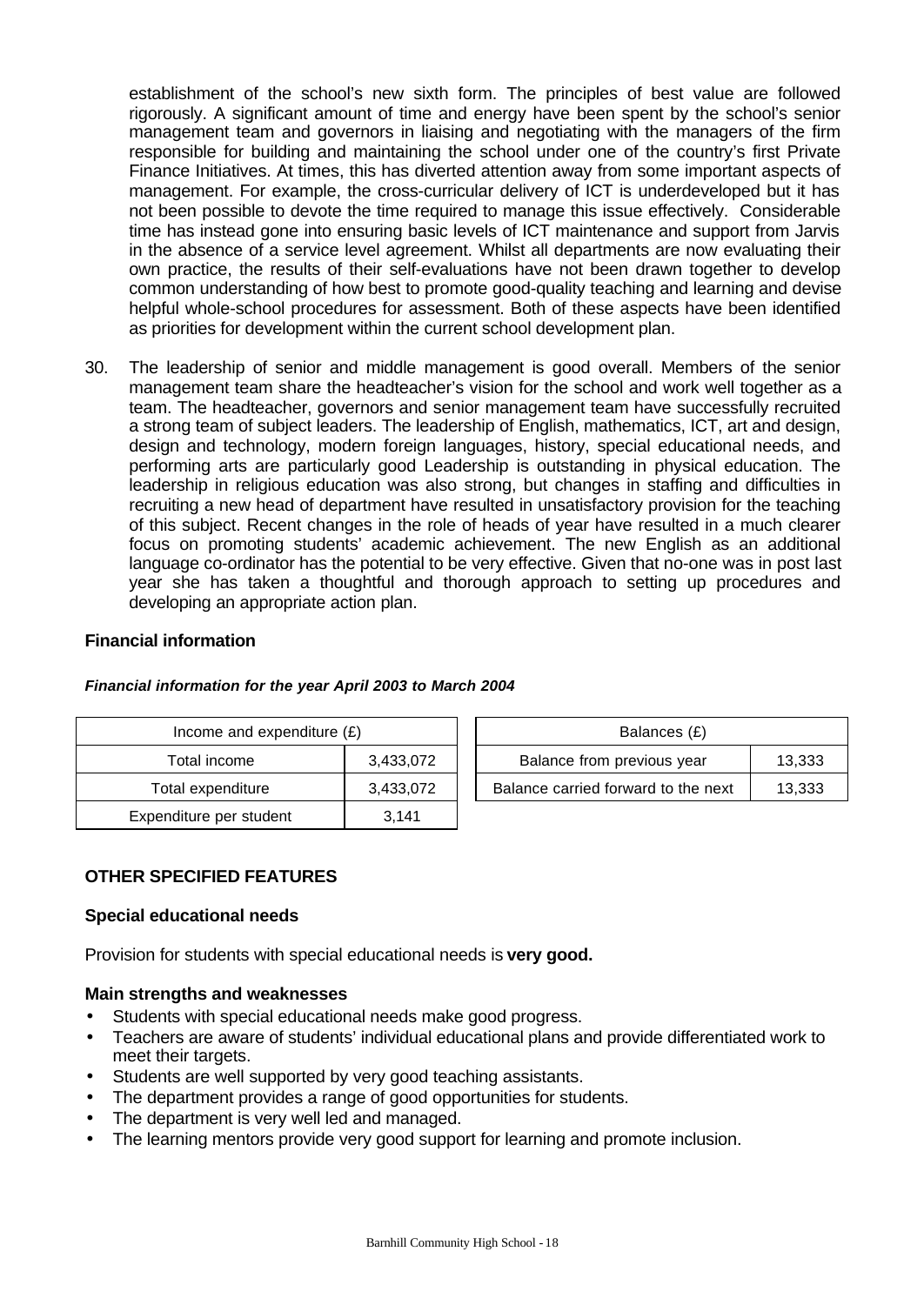- 31. Students who have special educational needs make good progress in their learning. Their progress is helped by their teachers being aware of their targets and planning suitable work using their Individual educational plans to guide them. Teachers also make effective use of student groupings within the class.
- 32. The special educational needs co-ordinator visits primary schools to collect information about students with special educational needs and this informs class groupings in Year 7. All legal procedures are in place and the special needs register is up to date. Individual education plans are fully in place and targets are relevant and achievable. The information is distributed to all staff and each department has a special educational needs representative who meets regularly with the special educational needs co-ordinator to update information.
- 33. The department is very well led and managed and the special educational needs co-ordinator ensures that teaching staff are trained in the understanding and use of Individual education plans. Her team of teaching assistants play a very important role in supporting students' learning and are very well trained and equipped to help students' progress. Not only do they support students with special educational needs, they work very well in partnership with class teachers to provide greater opportunities for all students. Teaching assistants are sensibly allocated to classes to maximise their value to the students and the teaching staff. Two learning mentors contribute significantly to inclusion by working with named students both in and out of lessons and also aiming to reintegrate students, referred to them from classes, as swiftly and effectively as possible. Monitoring of the provision is very good.
- 34. The department supports and staffs the homework club which is open at lunchtime and every evening in the library for all students, as well as providing a drop in facility for students. Year 10 students have the opportunity to follow the Award Scheme Development and Accreditation Network [ASDAN] course instead of two of their options, whilst a small number follow vocational courses at the local college.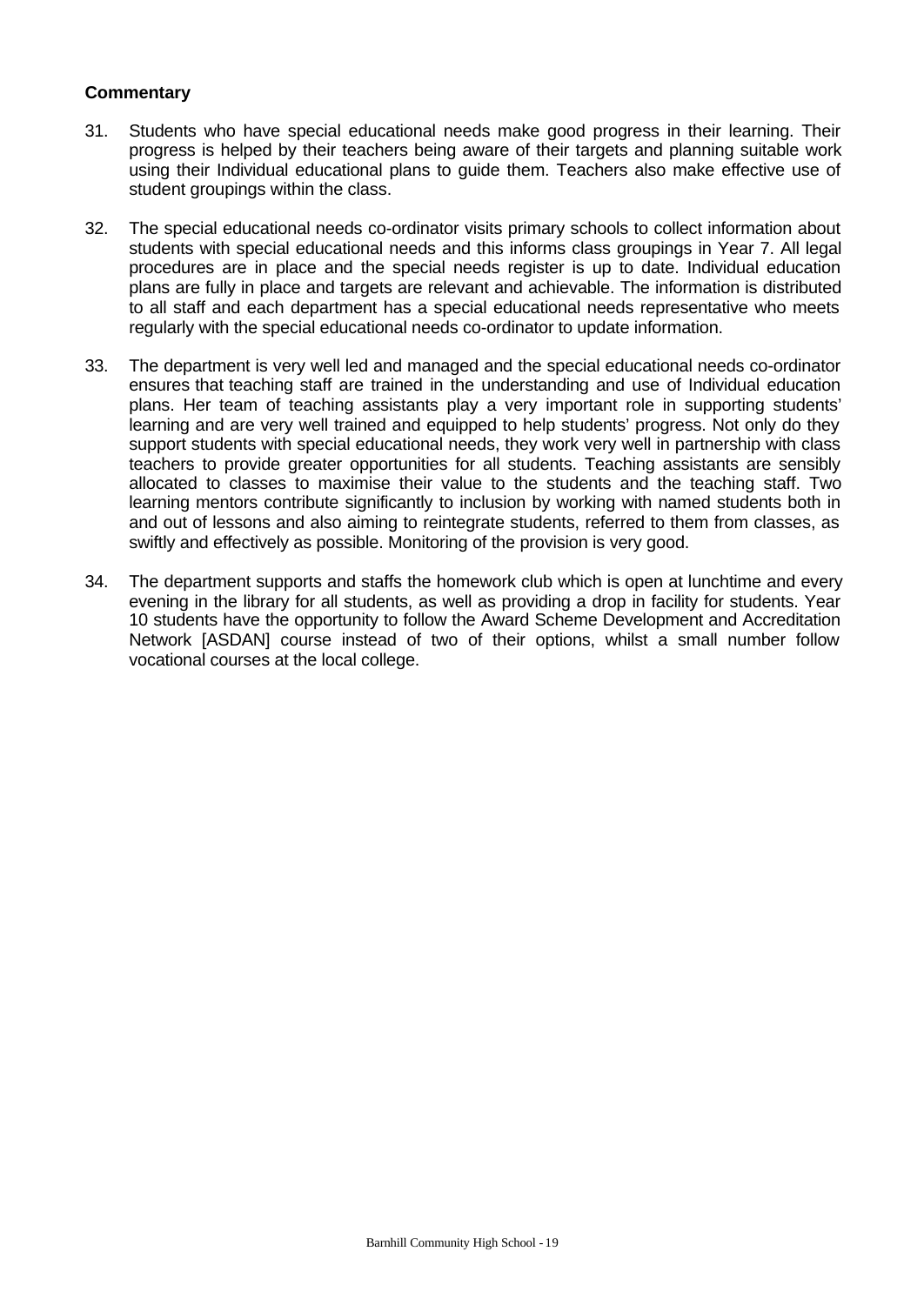# **SUBJECTS IN KEY STAGES 3 AND 4**

# **ENGLISH AND MODERN FOREIGN LANGUAGES**

# **English**

Overall provision is **good**.

# **Main strengths and weaknesses**

- The department is very well led and supported by very helpful documentation.
- Most students achieve well as a result of good and very good teaching, with some that is excellent
- The library is used well to support the encouragement of reading.
- Despite rigorous monitoring there are some weaknesses in teaching that lead to a small amount of underachievement in a few groups.
- The most able students are given good support in achieving to the full extent of their competence.
- Improvements in standards of literacy across the curriculum are slowed down by the lack of the consistent implementation of a literacy policy.

- 35. Dynamic and clear leadership lie at the heart of the growing success of this department. The head of department has worked hard and effectively in forming a team of committed colleagues. She has created the right level of helpful documentation to ensure that there is a shared understanding about key procedures and policies. The department thrives in an atmosphere of mutual trust and support, with the result that there is a good understanding of how best to raise standards of attainment. These efforts have borne fruit in the most recent GCSE examinations when students overall pass rate, for students taking the examination a year early, exceeded the national average. This represents standards that are better than those found in similar schools. Students make considerable advances in their confidence in speaking and debating, though more formal modes of speaking are less strong. Students, particularly in Years 7, 8 and 9, are beginning to read widely for interest and pleasure. Writing is slower to develop as there are inconsistencies across the school in the way inaccuracies in writing are treated. There is evidence of weak spelling in all year groups. This results from inconsistencies in the way responsibility for the development of literacy is understood in different departments.
- 36. Students progress significantly from the below average levels of attainment they bring to the school. They are generally taught well and helped to overcome difficulties in learning. Students are expected to do well and are persistently rescued from their low expectations for attainment. In the best lessons, the teachers provide a stimulating and progressively demanding series of activities, with the consequence that all students are challenged to the full extent of their competence. There are strengths, too, in the way that many teachers manage the lesson to give them access to individual learners in order to tell them clearly how they are getting on and how to improve. A striking feature of many lessons is the way that teachers settle students immediately to their work by providing a crisp and disciplined start to the lesson, insisting on rigorous adherence to established routines and expectations for behaviour.
- 37. The library is unusually good in the way it encourages and supports interest in reading. The librarian works effectively with the English department in the management of imaginative schemes that succeed in converting even the reluctant learners to the delights of reading for pleasure.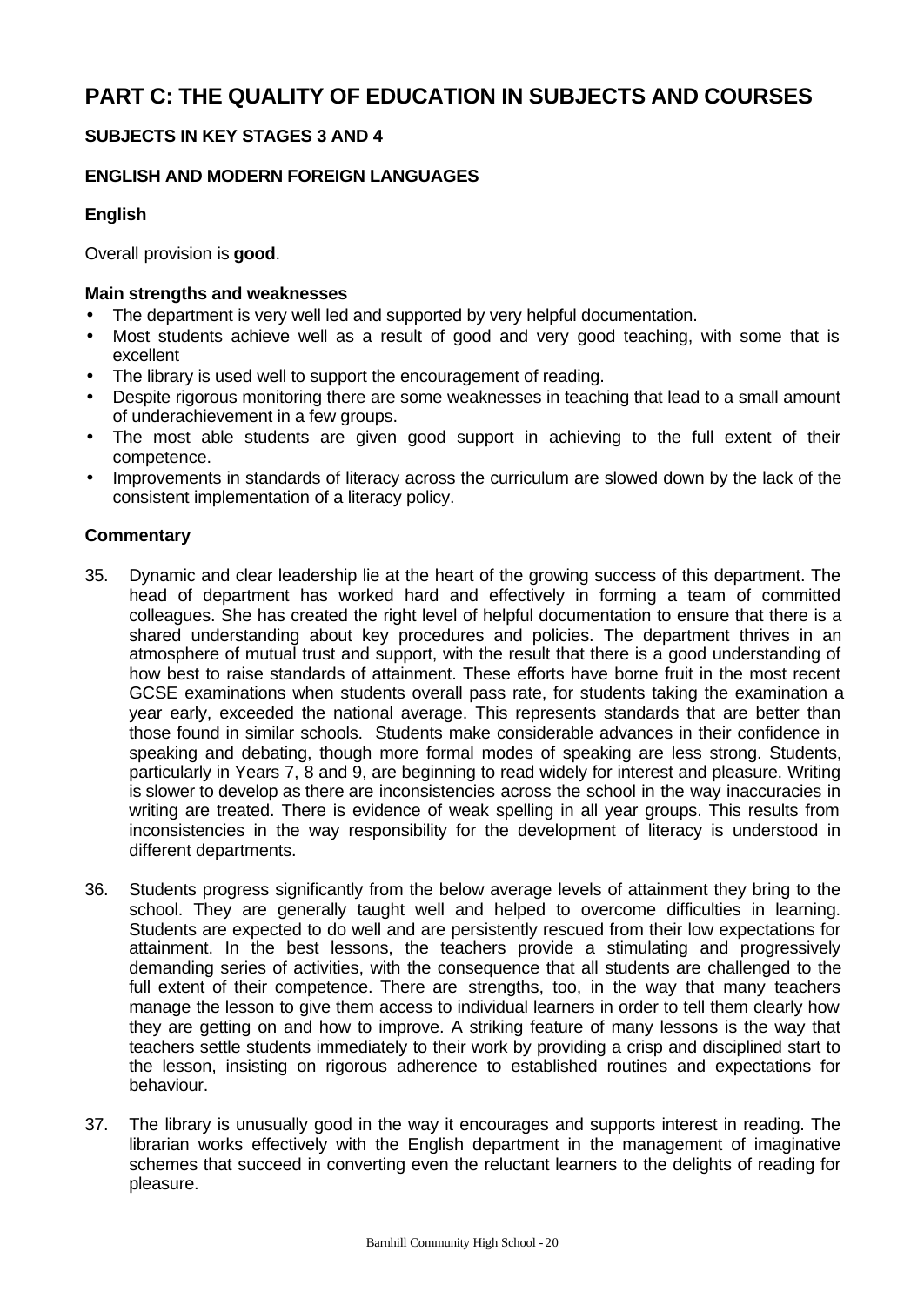- 38. Teaching is occasionally weakened as a result of a lack of structure in lessons, with the consequence that students become distracted from their work and set their own very modest pace. There is a measure of poor teaching that persists despite rigorous monitoring and support. The least effective teaching results in students underachieving and misbehaving, with little being learned. Occasionally, questions do not invite well-argued answers with the result that students' ideas are not always used well enough to extend understanding.
- 39. A strength is the encouragement and support given to the most able students to extend their studies to the full extent of their capabilities. They are generously supported by the teachers in taking GCSE English in Year 10 and in pursuing AS Level English in Year 11.

# **Modern foreign languages**

Provision in modern foreign languages is **good**.

# **Main strengths and weaknesses**

- Languages are taught well by well-qualified and capable linguists who convey enthusiasm for their subject.
- Students in top sets are keen to learn and make good progress.
- The attitudes and unsatisfactory behaviour of some students in lower-attaining sets impedes their progress.
- Timetabling arrangements and the lack of time allocated for those who learn two languages impede students' progress.
- The department is led well. There is good team spirit and the staff provide a good range of extracurricular opportunities.
- Teachers make very good use of foreign language assistants who make a significant contribution to the teaching of languages.

- 40. The quality of the teaching in modern foreign languages varies between satisfactory and good. Overall, it is good. Teachers plan their lessons well, make good use of visual resources, include a good variety of activities and convey enthusiasm for their subject. They make very good use of their two Spanish-speaking foreign language assistants and a teaching assistant whose native language is French. The assistants provide very good role models for the students and use their initiative well to provide help within the classroom and to ensure that all students are included in the lesson. The teachers themselves have good command of their subject and conduct lessons, as far as is possible, in the foreign language. In some lessons, the pace is rather slow and not enough opportunities are provided for students to speak. Some teachers too readily accept single-word answers, rather than encouraging students to answer questions using full sentences. In some classes, not enough time is spent consolidating previous learning.
- 41. Students' learning within the lesson and their overall achievement do not always reflect the quality of the teaching. Students in Year 7, and those in the top sets in Years 8 to 10, are generally well motivated, keen to learn and make good progress. Although the response of students varies in middle and lower sets, and there are many who try hard, the less-thanpositive attitudes and unsatisfactory behaviour of some students has a negative impact on students' progress in some classes. Too much time has to be spent by teachers dealing with a small minority of students. Whilst students in top sets generally achieve well and reach standards in line with or just above national expectations, achievement varies in other sets. Overall, students' achievement is satisfactory, although standards are below average in Years 9 and 11. Standards are higher in Year 10, where students have been able to choose whether to study languages or not, and the higher-attaining students produce some good-quality work. The students' assessments at the end of Year 9 for this group were just above the national average, whereas those for the previous year group were below average.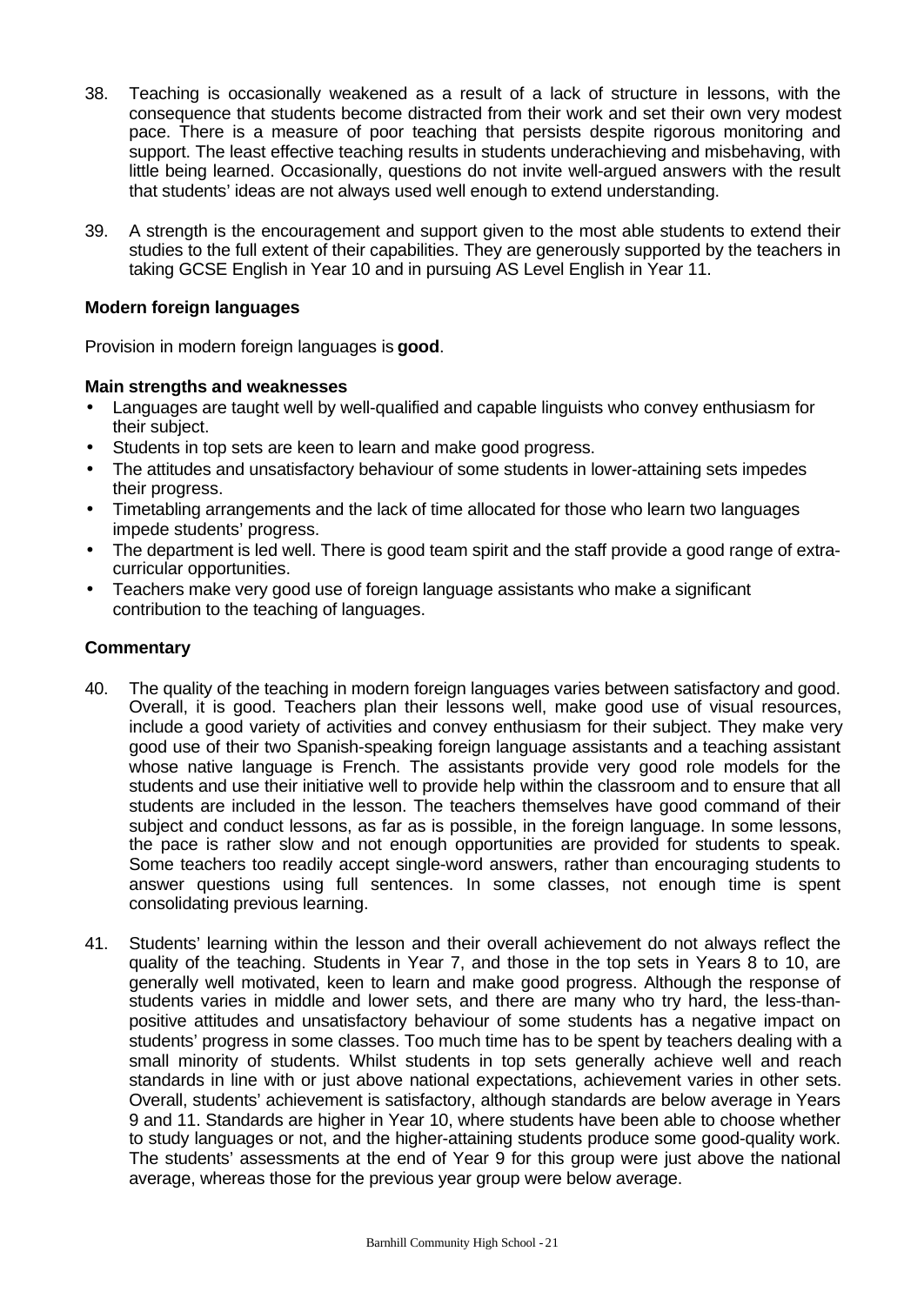- 42. The curricular arrangements for modern foreign languages also affect students' progress. All students learn Spanish in Year 7, top-set students learn Spanish and French in Years 8 and 9, and students now have the option of whether to study a language or not. Around a third of the students have opted to study Spanish. Most classes have two double lessons of Spanish a week, and students in the top sets in Years 8 and 9 have only one double lesson of Spanish and one of French. Because of the infrequency with which lessons are taught, students frequently forget what has been well taught in previous lessons and, as they move through the school, students become increasingly hesitant in using the language, and progress slows as a result. Those studying two languages do not have sufficient time to develop either language in any depth.
- 43. The department is led and managed well. Teachers meet regularly to discuss approaches to teaching and, through observation of each other's lessons, share good practice. The department provides a good range of additional activities, which promote the importance of language learning and gives students the opportunity to learn about different cultures. Lunchtime and after-school activities for both Spanish and French are well attended. Taster sessions, run by bilingual students under the guidance of staff, offer other students insight into a wide range of other languages, such as Gujerati, Vietnamese, Greek, Japanese and Hindi. The department also arranges various excursions and visits to France and Spain, which are received enthusiastically by the students and are important factors in motivating them to learn. The department works in collaboration with a neighbouring Specialist Language College to promote its Gifted and Talented students. This has already led to some early success for a small number of students in GCSE Spanish.

# **MATHEMATICS**

**Provision in mathematics is unsatisfactory** because the school has had difficulties in appointing sufficient permanent teachers to deliver the teaching programme equally well to all students.

#### **Main strengths and weaknesses**

- In spite of some good teaching and improved results in national tests for 14 year olds, the teaching for too many students is currently unsatisfactory.
- Students in the top sets and the lowest attainers make good progress.
- Given the difficulties in recruiting teachers, the school does not have an effective enough strategy to ensure all students have access to good quality mathematics teaching.
- Leadership of the department is strong and a difficult situation is managed well.
- Marking does not provide sufficient feedback to students on how to correct their mistakes and improve.
- Too many students do not complete homework satisfactorily.

# **Commentary**

44. Achievement is overall unsatisfactory because significant numbers of students do not make enough progress in lessons, and hence do not reach the best possible standards. Lesson observations and the scrutiny of students' work show that the highest attaining students and those in the lowest sets make satisfactory and often good progress. This is because the experienced and permanent members of the department generally teach these groups. The highest attainers want to achieve well and work hard in spite of teaching that on occasions may not be very effective. The lowest attainers enjoy the good teaching approaches they receive and sound support from teaching assistants helps them to get the best from their lessons. For other groups of students, progress in learning varies from satisfactory to often unsatisfactory. Students in Years 7 and 8 make satisfactory progress overall due to their positive attitudes towards learning. However older students become frustrated when the teaching is not well structured and they have difficulty in understanding new work. As a consequence a few behave badly. Others stop listening to the teacher, chat among themselves and do not get on with the work set. Both parents and students express concerns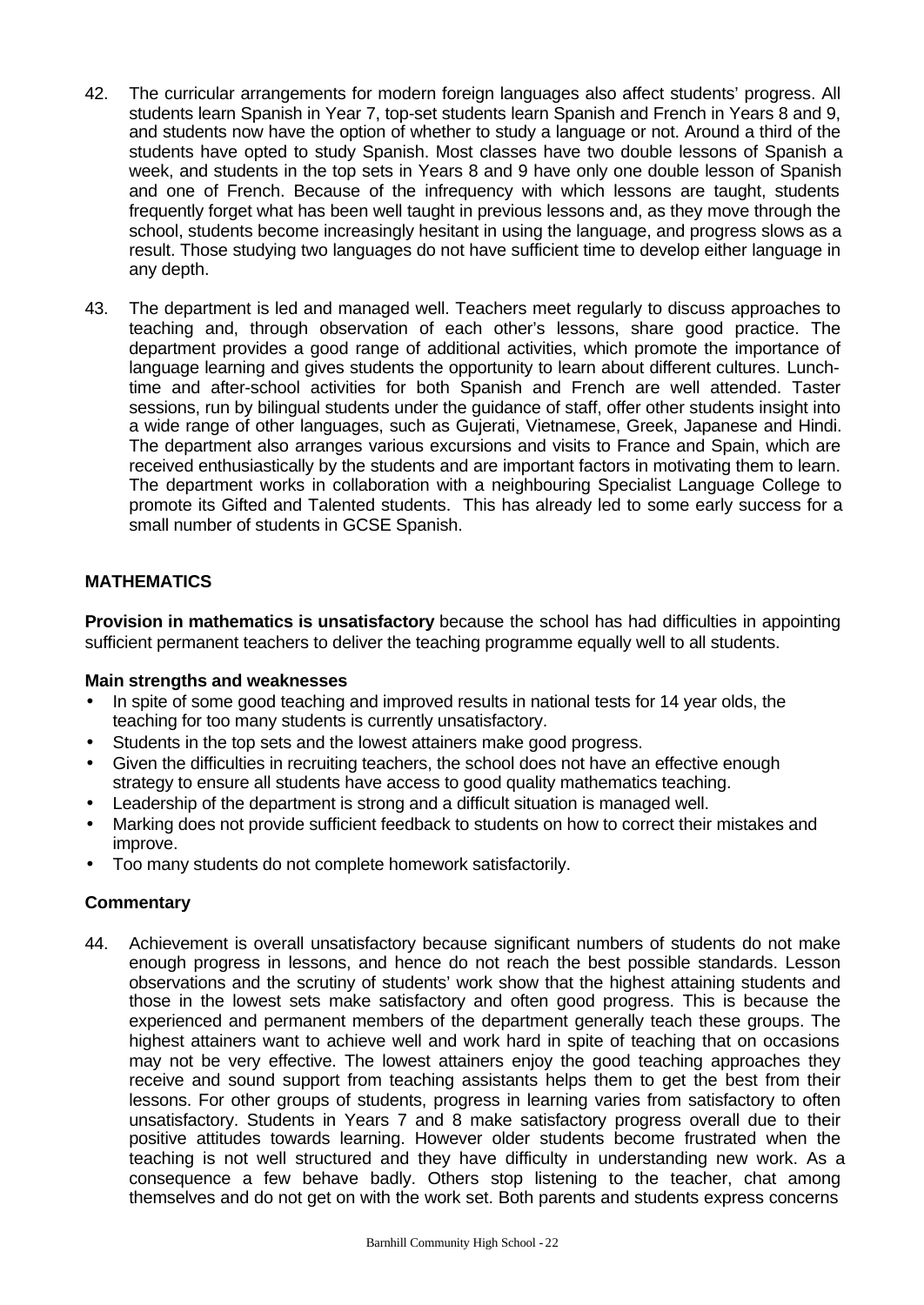about teaching in mathematics and inspection evidence supports this. Discussions with students across the ability range indicate most want to achieve well in mathematics

- 45. Standards seen during the inspection were overall below average for Year 9 students at the end of Key Stage 3 and for Year 11 students at the end of Key Stage 4. The most able students in the top sets work at levels that will enable them to achieve the higher  $A^*$ -C grades in national tests. However too many students are not working at the level expected for their age although they have the ability to do so. Overall students with English as an additional language achieve as well as other students, although some teachers do not always check students understand the technical language. Girls and boys do equally well, although in lessons, where teachers do not involve boys and girls equally in questioning, boys can dominate.
- 46. The current head of department has been in post since Easter 2002 and in spite of staffing difficulties has succeeded in improving results in national tests for 14 year olds. Since September 2002 students' learning needs have been better met by a new programme of work, based appropriately on the government's national strategy, and revised student groupings. As a result in summer 2003 the proportion of students reaching the expected level in the national tests was equivalent to that nationally, although overall performance was below the national average as fewer students reached the higher levels. This represents satisfactory progress since Year 7 and better progress than that for similar schools, a significant improvement on 2002 results. In 2003 students from minority ethnic groups did better than white UK students overall, and a higher proportion of these students are in the upper sets than in the school as a whole. Students in Year 11 are the first GCSE cohort for the school and although most are on course to pass the examination, the proportion expected to achieve the highest A\*-C grades will be below that nationally.
- 47. There is a significant amount of good teaching but at present too much teaching is unsatisfactory and hence teaching is judged unsatisfactory overall. Where teaching and learning are best, the students appreciate the clear explanations and high expectations of work from their teachers and respond well. The relationships between teachers and their classes are good. Lessons are made interesting and enjoyable through the good use of practical resources, the developing use of computers, and starter problems that are delivered well. One Year 11 middle set became very competitive when solving a starter problem. Other teachers are less successful. Some rely too much on a brief introduction of the mathematical rules required for the topic and students then attempt questions from the text-book or a worksheet. Questioning of understanding is superficial and as a result learning is insecure. A weakness throughout the department is the setting of homework, marking of students' books and the follow-up of work not completed. Whilst end of unit tests monitor students' progress well, insufficient checking of students' work on a regular basis means that teachers do not correct students' misunderstandings. Consequently new learning does not always build on what students already know.
- 48. The head of department provides strong leadership and has put into place a significant number of strategies to improve student performance. For some students this has been successful, particularly those in the upper sets. For example the timetable allows the head of department to match over half the Year 11 GCSE groups to the three most experienced members of the department and these groups will achieve at least expected grades if not better. However, it has involved hard decisions for other students given the higher proportion of inexperienced and temporary teachers in the department whose teaching is too often ineffective. Nevertheless management of the department's work is good and sound support is provided for teachers who need to improve their teaching approaches. The school has tried hard to recruit appropriate staff but has not been successful. Senior managers, working with the mathematics department, must now develop strategies, which will ensure that all students receive a good quality mathematics education.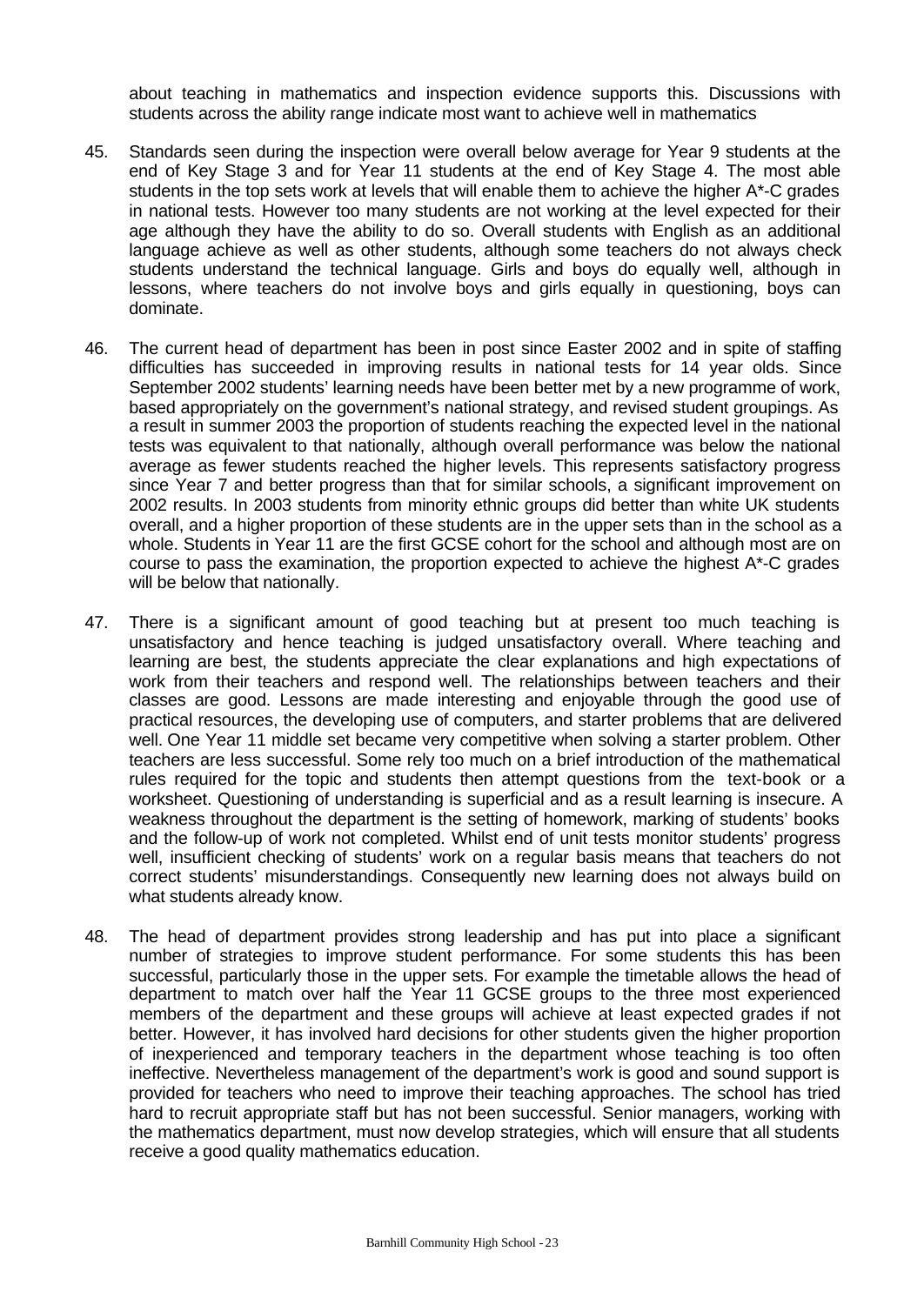#### **Mathematics across the curriculum**

- 49. Students' numeracy skills are not good enough to support work across the curriculum as well as they might and are overall below levels expected nationally. They are most secure in Years 7 and 8 because these students have had regular reinforcement and practice through the government's national numeracy strategy for primary schools and recently for secondary schools. For older students they are less secure. In science, design and technology and business studies students' work sometimes suffers because of students' inability to cope with the mathematical demands of the subject, for example, graphical work, measuring and the analysis of data. However, where teachers are aware of students' difficulties they include in their teaching opportunities to improve students' skills such as teaching Year 7 to measure accurately with a ruler in design and technology.
- 50. The school has not allocated responsibility for numeracy across the curriculum and so there is no co-ordinator or whole school policy in place to support the development of students' competence in mathematics. However where departmental leadership is particularly good, such as in physical education and art, good policies and practice are in place. Where teaching is good or better teachers instinctively take advantage of opportunities to develop students' numeracy skills such as in a Year 10 media studies lesson where students researched coverage of individual sports in newspapers and had to use ratio and proportion techniques to make comparisons.

# **SCIENCE**

Provision in science is **satisfactory**.

#### **Main strengths and weaknesses**

- Standards are below average on entry and in the national Year 9 tests for 2003.
- Excellent accommodation that provides a stimulating environment.
- Regular monitoring of progress.
- Large proportion of inexperienced teachers.
- Inconsistent quality of marking of students' work.
- Limited use of information and communication technology (ICT).
- Very good support from specialist technicians.

- 51. Students enter in Year 7 with below average standards and achieve satisfactorily. In the 2003 national tests Year 9 students' results were below average. Standards of work for Years 9 and 11 seen during the inspection were broadly satisfactory.
- 52. In general, teachers plan their lessons well. They make the objectives of their lessons clear and engage their students through a range of activities. Not all teachers include enough practical work to develop students' investigation skills and some teaching was unsatisfactory. In the most effective lessons, teachers are enthusiastic, have good classroom management skills and use a range of teaching and learning styles. Consequently, students work well throughout the lesson. In less successful lessons, the pace is slow, with fewer activities that go on for too long, so that students become bored. Some lessons offer too little challenge for higher-attaining students. There is a limited range of writing styles and too much is copied from textbooks so that student's have fewer opportunities to express their own ideas.
- 53. Suitable provision is made for lower-attaining students in Years 10 and 11 through an entrylevel certificate course. Teaching assistants give effective support to students with special educational needs. Although there is some good practice within the department, the quality of marking is variable so that not all students know what they have to do to improve. Students receive regular feedback about their progress through end-of-topic tests.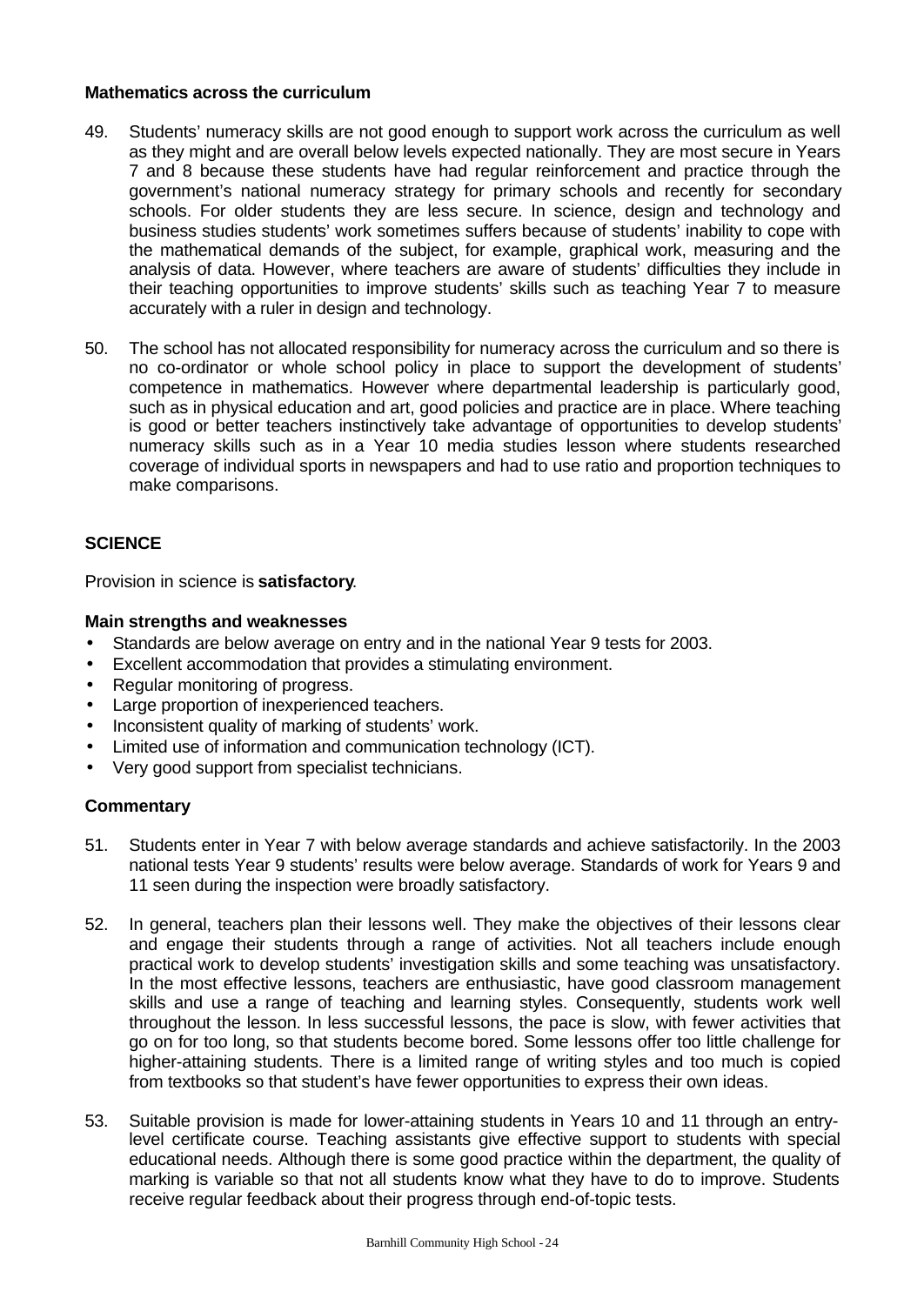- 54. The newly appointed head of science is creating a good team spirit within the department. Teachers are sharing good practice through lesson observations and workshops. The departmental head is monitoring the performance well and is beginning to tackle some of the weaknesses. For example, she is introducing a science investigation into each teaching module to improve students' experimental skills and has begun to monitor marking across the department. Science courses are well planned, show logical progression and are well supported by a comprehensive scheme of work. Students' current performance in tests is displayed on notice boards together with their target grades. A colour-coding system enables students to see at a glance whether or not they are working to their potential and provides them with good motivation. Teachers have yet to make use of this information in their lesson planning.
- 55. A large proportion of the science teachers are relatively inexperienced. There is a suitable system in place to develop their skills and share good practice throughout the department but it is not implemented with enough rigour to ensure their needs are identified and met quickly. Specialist science technicians provide very good support through efficient provision of resources for lessons and advice to teachers. Science resources are very good. There is a good range, and sufficient number, of modern texts available in the department but not all students have a textbook for home use. ICT is not fully used, due in part to some problems with hardware, although plans are in place to include ICT activities in each year. The science accommodation, consisting of a suite of modern, spacious, well-equipped laboratories is excellent. It is further enhanced by bright display work, which includes students' contributions as well as stimulating current affairs articles.

# **INFORMATION AND COMMUNICATION TECHNOLOGY**

Overall, provision for information and communication technology (ICT) is **good**.

#### **Main strengths and weaknesses**

- The head of department has worked effectively to improve the provision in ICT.
- The 2002 teacher assessments of standards at Key Stage 3 show that 77 per cent of students are attaining Level 5 and higher.
- The pace in lessons is good and the discreet ICT curriculum is well planned.
- Cross-curricular delivery of ICT is underdeveloped.
- Assessment of students' work is very good.

- 56. Overall, standards of work observed in lessons and in the scrutiny of students' work are very good. This is the result of a well-planned curriculum, particularly in Years 7, 8 and 9. Key Stage 3 teacher assessments show that the school is maintaining levels well above national averages with 77 per cent achieving Level 5 and higher in 2002. Girls performed better than boys in 2003.
- 57. Considerable learning takes place in lessons due to the fast pace and high targets set by the teachers. Students are enthusiastic and skilled in using complex software such as 'Dreamweaver' and acquire excellent practices. Students are aware of their progress and their attainment levels and are encouraged to aim higher. Many students are able to learn by discovery and therefore gain skills far beyond expectations. Most students have a very good knowledge and understanding of ICT.
- 58. Teaching is good and often very good. Teachers have established a strong working relationship with their students which allows a rapid pace of learning. Teachers' enthusiasm within the classroom has encouraged students to produce some very good work particularly with web page design, which the school is incorporating within their web site. In the best lessons class control is strong. Homework is used effectively to reinforce and extend themes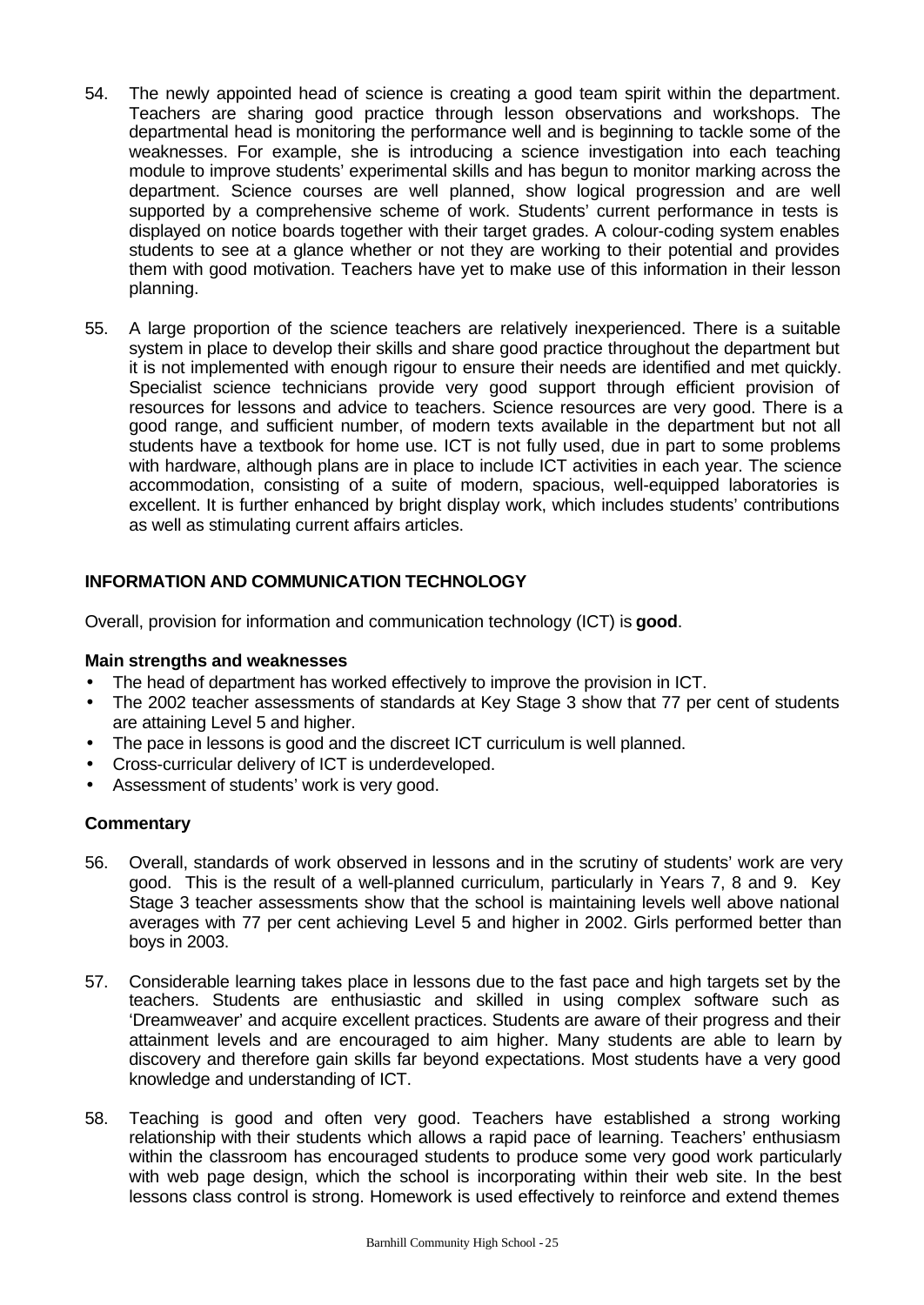introduced in lessons. Teachers are enthusiastic and expect high standards. Students clearly enjoy ICT and they are complimentary about their teachers.

- 59. The management and leadership of the department are noticeable strengths; it is well organised and proactive in managing improvements. There is an effective strategy in place that will ensure that the improvements that have been made recently will continue. The head of department has implemented a secure and well-researched programme of work for the school. It includes many good educational features such as clear lesson objectives and many varied resources. He meets regularly with the technician and ICT teaching staff to ensure that progress is monitored and action is swift. Although ICT is a popular subject at GCSE level, half of all older students do not follow an examination course in ICT.
- 60. Resources are good. There is a new reliable network of modern computers and four wellequipped ICT rooms. There is a very reliable broadband Internet link and the school has clear guidelines on Internet and e-mail safety. Chat rooms and other potentially dangerous sites are barred. The range of software is ideal for meeting the needs of the students. The ratio of students to computers is in line with the national average. The equipment is maintained by Jarvis (the PFI provider). The school has worked very hard in the absence of a service level agreement to ensure that the level and quality of support meets the needs of the school.

#### **Information and communication technology across the curriculum**

- 61. The cross-curricular delivery of ICT is underdeveloped. There is only limited use of ICT in most subjects across the curriculum with the exception of design and technology, physical education, art and geography. However, good use is made of ICT rooms, which are available at lunch times and break times for students to attend supervised homework and help sessions.
- 62. Across the curriculum there are areas where ICT resources are underdeveloped, particularly in music and science. Other areas however have facilities, which are quite outstanding, notably in design and technology. Development of this aspect of ICT is included in the department's current development plan.

#### **HUMANITIES**

# **History**

Provision in history is **good**.

#### **Main strengths and weaknesses**

- The quality of teaching and learning is good.
- Most students make satisfactory progress and standards are satisfactory; however, homework is not done consistently.
- Support for inclusion is very good.
- Leadership and management are very good.
- Effective policies are being put in place but need to be consistently applied.
- Formative assessment of students' work need to be developed to help improve learning.
- Accommodation and resources are good, however, split lessons disadvantage some students.

#### **Commentary**

63. Teaching is good and sometimes very good because teachers plan their lessons well to meet the needs of all their students. In a Year 7 lesson excellent teaching was observed where students were taught about the effects of the Norman Conquest and a wide range of teaching strategies and resources were used to involve all students in their learning. Teachers provide challenging opportunities, using a variety of activities, engaging students in paired and group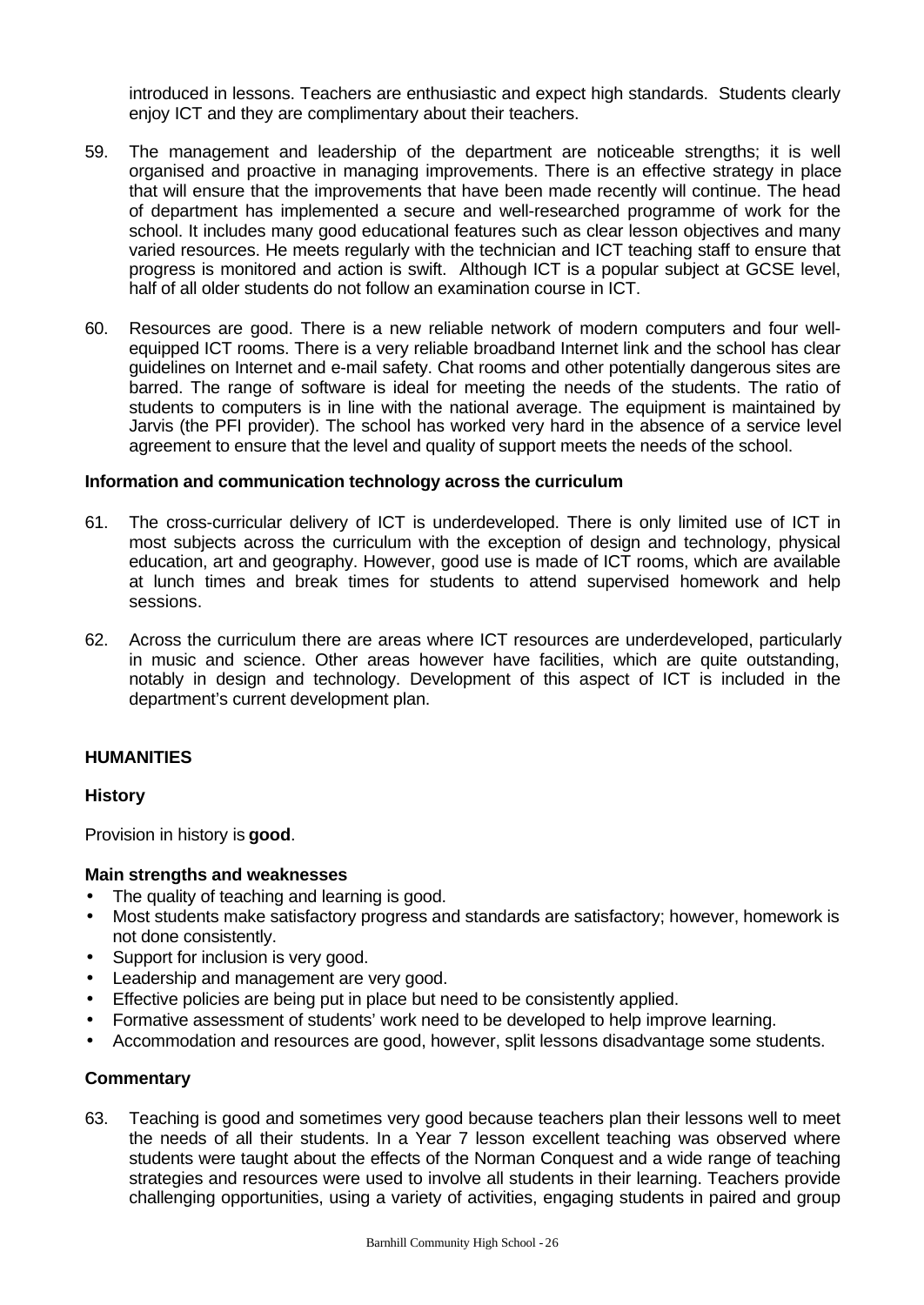activities, as well as individual work, which results in some good work, orally, diagrammatically and in writing. Most lessons begin with shared aims and some include a review but this needs to be more consistent. Students respond positively to teachers and actively participate in and enjoy the lessons.

- 64. Most students make satisfactory progress and girls achieve as well as boys. Teachers use various strategies to support learning needs. There are well-prepared differentiated materials and tasks for students with special educational needs and English as an additional language and good examples were seen of students of different abilities all being well supported by teaching assistants working in partnership with the teachers. The department is teaching GCSE for the first time and the subject is very popular in Year 10 with three groups, reflecting students' interest based on the quality of teaching and the teachers' enthusiasm. Students at Key Stage 4 are aware of their levels and know how to achieve higher levels.
- 65. The department lacks a permanent head but the joint acting heads show very good leadership and management skills, and they have put in place new procedures and schemes of work. Both have significant other responsibilities, as do the other departmental members. A completely new syllabus is in place for Year 7 students, who are studying history for the first time, and new schemes of work are being introduced for other years. The school needs a permanent head of department and must make it a high priority to appoint one. Monitoring is in place including lesson observations and standardised assessment across year groups. Marking is carried out but varies in quality from excellent, where students are given their level and detailed formative and summative comments, to barely adequate with no comments at all. Students are informed of targets for improvement but this needs to be developed. The department is introducing assessment portfolios, which will improve target setting. Homework is set and meets students' learning needs however a significant number of students across all classes fail to do it and this is impeding learning.
- 66. Accommodation is very good with teaching rooms grouped together. All have excellent displays. Resources are good, well produced and well used. Use of ICT is satisfactory but limited and library resources are adequate. Extension opportunities are provided for Years 7 and 8 through the history club, which is run by two teachers and a Year 11 student, and visits are organised to English castles and to the battlefields of Belgium. In Years 7 to 9, some lessons are split which disadvantages students and makes teaching difficult as less work can be undertaken and use of the ICT rooms is impossible.

# **Geography**

The overall quality of provision in geography is **good**.

# **Main strengths and weaknesses**

- Teaching and learning are good overall and students are encouraged to take responsibility for their own work.
- Good leadership and management of the department are helping to raise standards.
- Positive classroom relationships have created a productive working environment.
- Assessment in Years 7 to 9 needs to focus more effectively on how individual students can improve their work.
- The range of extra-curricular activities needs to be expanded.

# **Commentary**

67. Standards in Years 7 to 9 are in line with the national average. Achievement is good because students respond positively to teaching styles, which expect them to play an active role in their own learning. In Years 10 and 11 standards are in line with national averages. Sound systems of assessment and close monitoring of students' work contribute to good achievement and rising standards. There are no significant differences between the achievement of boys and girls throughout the school.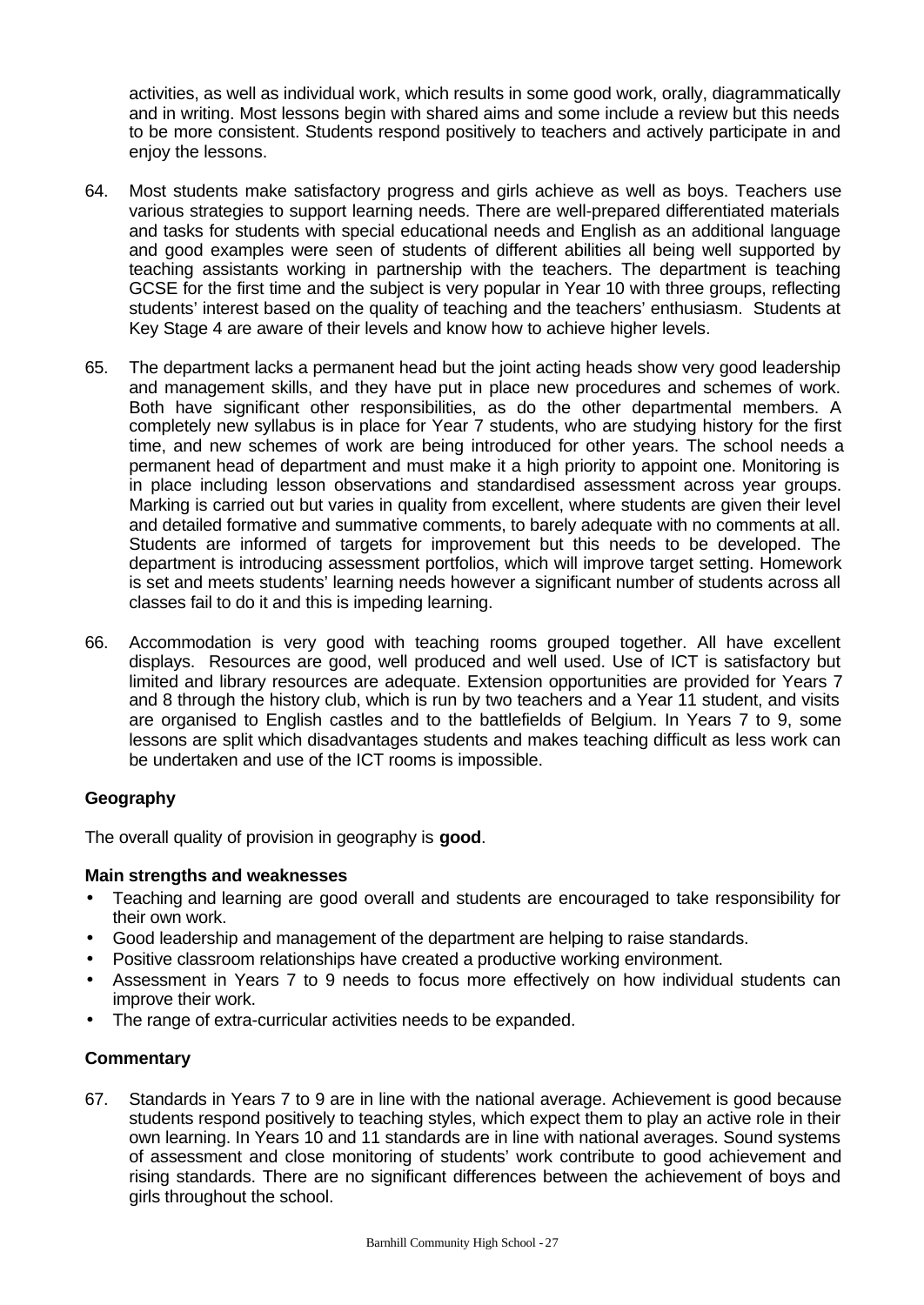- 68. The quality of teaching and learning is consistently good and this is a key factor in raising standards. Lessons are well planned to match the needs of the full ability range of students, and teachers make very effective use of a wide variety of geographical teaching resources. Students play an active role in their learning and respond enthusiastically to new challenges. They react positively to whole class question and answer techniques because teachers use praise and sensitive encouragement when using this teaching approach. Good classroom relationships motivate the students and this enables most of them to improve their work. There are no significant differences in the achievement of students with special educational needs or of those with English as an additional language. Key geographical skills are well taught throughout the school.
- 69. Good leadership and management are strengths of the subject. The subject leader has only been in post since the start of this term, but he has already drawn up an innovative scheme of work to support high quality teaching across the school. Classroom teaching is now closely monitored and evaluated. There is a clear team approach to the raising of standards. The department has worked hard to improve literacy levels but further progress depends on the implementation of a whole school approach to literacy. Assessment is good in Years 10 and 11, but in Years 7 to 9 it is not sufficiently targeted to identify individual learning needs. The new subject leader is fully aware of this and has already taken steps to introduce more effective procedures. Single lessons in Years 7 to 9 restrict student progress. The range of extra-curricular opportunities has been restricted by the constant changes in staffing. This deficiency has been recognised and a strong programme of activities has been built into the new schemes of work.

#### **Religious education**

A reduction in the time given to religious education from September 2003 has resulted in a previously good department now being **unsatisfactory**. Provision does not meet statutory requirements.

#### **Main strengths and weaknesses**

- The staffing of this subject is inadequate, resulting in one teacher taking every student in the school.
- The previously good teaching was characterised by good subject knowledge, enthusiasm for the subject, and good relationships, supported by good accommodation.
- There is inadequate provision for students to achieve the standards expected.
- The leadership and management of the subject is unsatisfactory

- 70. Up to July 2003 most students were achieving in line with the expectations of the Hillingdon Agreed Syllabus with about one third working below this level. Students in Year 10 were on target for achieving in line with national expectations in the GCSE religious studies short course.
- 71. Due to staffing difficulties curriculum time for religious education was reduced from September 2003 from one 70 minute lesson per week for all students to four 70 minute lessons per term. This decision means that students are no longer able to develop the knowledge, understanding and skills set out in the statutory curriculum, and Year 11 students have not been able to complete their GCSE religious studies short course. There is too little time for the teacher, who sees every student in the school each term, to ensure that the needs of individual students are met.
- 72. Standards are now below expectations and are unsatisfactory. Teaching is satisfactory. Good questioning linked with effective use of visual and contemporary resources enables most students to respond and participate in lessons. Most students are interested, listen well and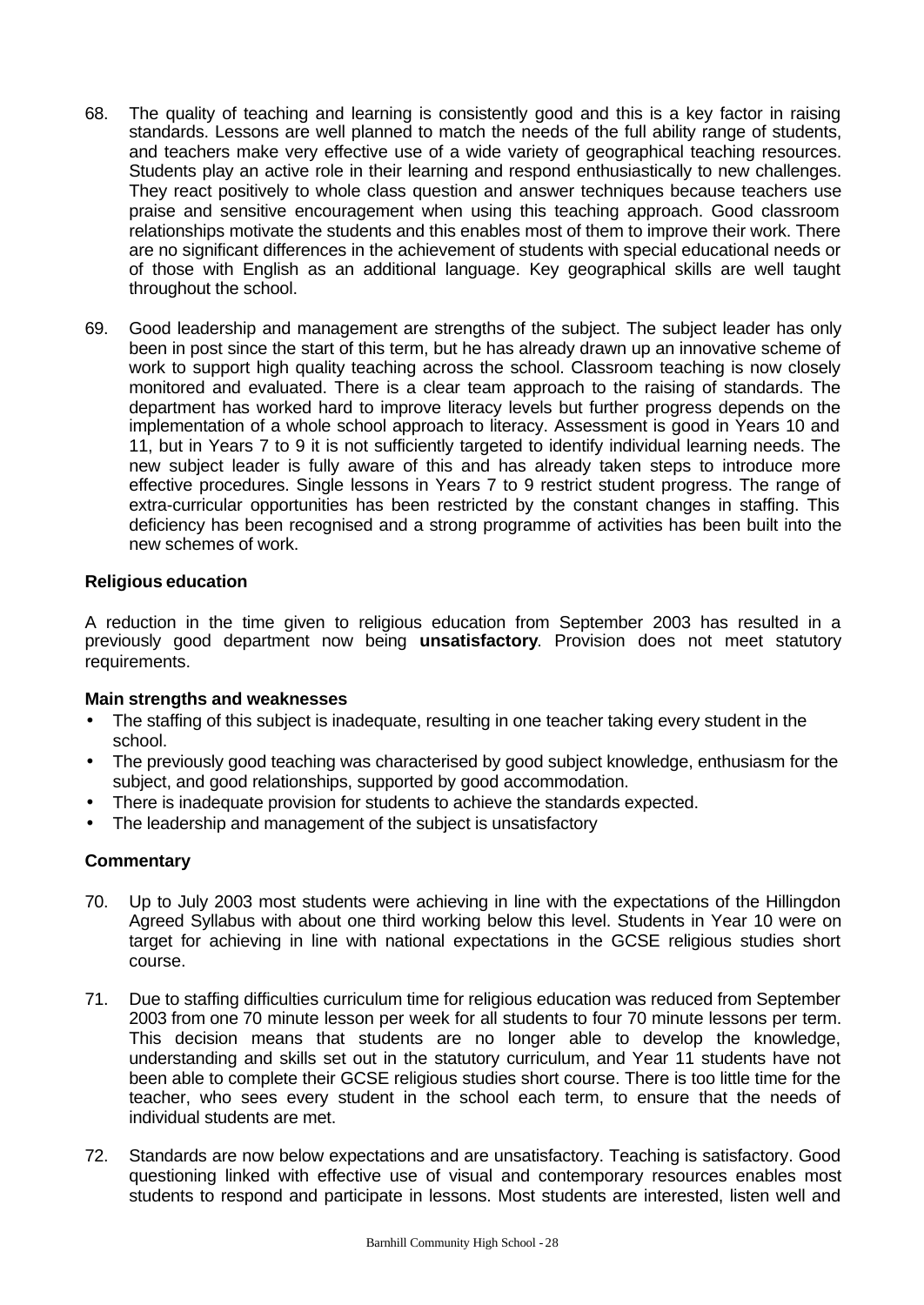are keen to participate. Some value highly the opportunity to learn more about their own and other beliefs but feel they have too little opportunity to express their own ideas in the lessons. Activities to help students do this had been under development but have now been cut back. Students' access to religious education has been further reduced by tutors withdrawing students on rotation for academic monitoring purposes.

73. The department is currently inadequately staffed to meet statutory requirements. Department documentation, scrutiny of students work and staff discussion indicate that leadership and management have until recently been good, but following the resignation of the head of department in the summer of 2003 and the difficulties in appointing a replacement, the department now consists of just one specialist part time teacher. This teacher delivers the only religious education taught and has revised schemes of work to match the reduced curriculum time. There is a commitment to reinstate the religious education curriculum. Curriculum management of religious education is unsatisfactory.

# **TECHNOLOGY**

# **Design and technology**

Overall, the quality of provision is **very good.**

#### **Main strengths and weaknesses**

- Teaching is very good, and therefore students are motivated to succeed and achieve very well.
- Standards are high.
- Leadership and management are very good, and give a clear direction to the subject.
- Assessment is excellent, and students know how to improve.
- Accommodation and resources are excellent, which allow students to experience a full range of experiences.
- There are too few educational visits to support students' learning.

- 74. When students enter the school standards are low. They make excellent progress to reach very high standards at the end of Year 9. Overall, standards seen in Year 11 are high. This is very good achievement from the low standards on entry and with an incomplete experience in the early years, when not all areas of the subject were taught. There are differences in standards between the subjects, due to previous staff changes. This has only affected students who take resistant materials, where standards are below those expected, while in other subjects standards are very high. All students achieve well, including those with special educational needs, who achieve with the support of the teachers and the learning support assistants.
- 75. The standards achieved are due to the very good teaching. There are high expectations that students will listen, therefore learn, and apply themselves when working. Tasks are imaginative, which encourages students to be independent learners. Questioning is probing, which involves all students and makes them think.
- 76. Leadership and management are very good. The acting head of department has a clear understanding of the future development of the department, and has created a team that functions effectively. The schemes of work have detailed lesson plans, and students have project and homework booklets, which assists their learning. However, visits are not included, which make the subject alive for students. Assessment is excellent, and all students know how to improve. The accommodation and resources are excellent and are very well used to provide students with an excellent breadth of experiences. Stimulating displays celebrate the achievement of all students.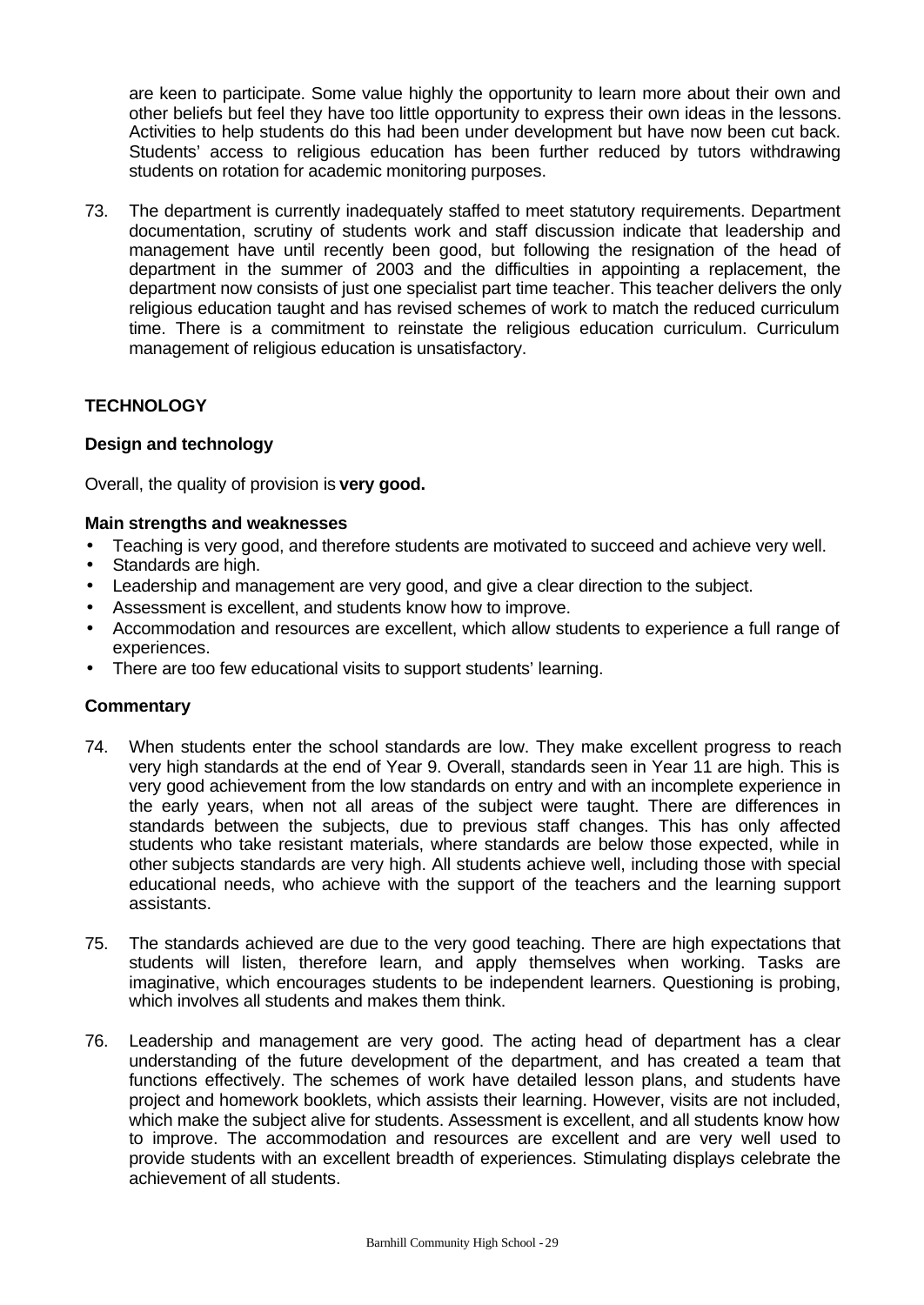# **VISUAL AND PERFORMING ARTS**

77. Drama was sampled during the inspection. Standards are satisfactory and achievement is good. Year 11 students say that drama is more demanding than they had expected, they were working in the B/C range with some showing above average skill in their insight into character. Teaching and learning are good overall with assessment used very effectively to let students know what they need to do to achieve well. Lessons are rooted in very good preparation with a steady build up in the demands of the activities. Recapitulation of what went before strengthens the start of lessons.

# **Art and design**

Provision in art and design is **very good**.

#### **Main strengths and weaknesses**

- Students' overall standard of work is above average by the end of Year 9 and on track to be well above average by the end of Year 11.
- Teaching and learning are good overall.
- The leadership of the subject is very good.
- The use of assessment for improving learning is at a very early stage of development.

- 78. The subject leader has a very clear vision for the delivery of the art curriculum to students in Years 7 to 9 as well as recognising the quality to be aimed for in the work at GCSE level. This teacher has a well-developed sense of purpose, self-evaluates and acts on findings. As a result a very effective team, including technical help, has been created. Recent staff development and monitoring has resulted in students receiving teaching, which is at least good and occasionally very good. This leads to good or very good learning for students including those who have special educational needs and also those who have special talents. Story telling techniques for example, are used well to engage Year 7 students' interest in Picasso's changing style of working as they learn to produce cubist portraits. The Year 11 visit to Kew Gardens has allowed students to study and record plant forms. The expertise of teachers, new to the school, has encouraged students to explore and take this new awareness of nature into ceramics. By the end of Year 9 standards of drawing, painting, print and mask making, based on studying other cultures, are above average. In the current Year 11, dual award course, students' standards of drawing and design of posters, using hand and ICT techniques, are on track to be well above average. Taking into account their average overall standard on entry to the school, achievement is good in Years 7 to 9 and very good in Years 10 and 11. Both boys and girls value sketchbooks. They provide positive learning experiences.
- 79. The management of the subject is good. New initiatives such as the development of ICT within art have been well managed by the subject leader. One teacher, with delegated responsibility, has done a good job in raising awareness of the value of key words. This teacher has also identified where the subject can contribute to students' numeracy development. Currently, however, there are too few opportunities for reading aloud in class, discussing ideas in pairs or small groups, or for students to learn to plan and present ideas orally. A useful start has been made with using assessment data to inform learning and set targets. Much work has still to be done in helping teachers to understand the effect of assessment on motivation and for involving students in assessment of their own work.
- 80. The very good accommodation, with excellent displays and very good resources, attracts many students to use the facilities outside lesson times. Teachers give generously of their time and the learning at such times is very good.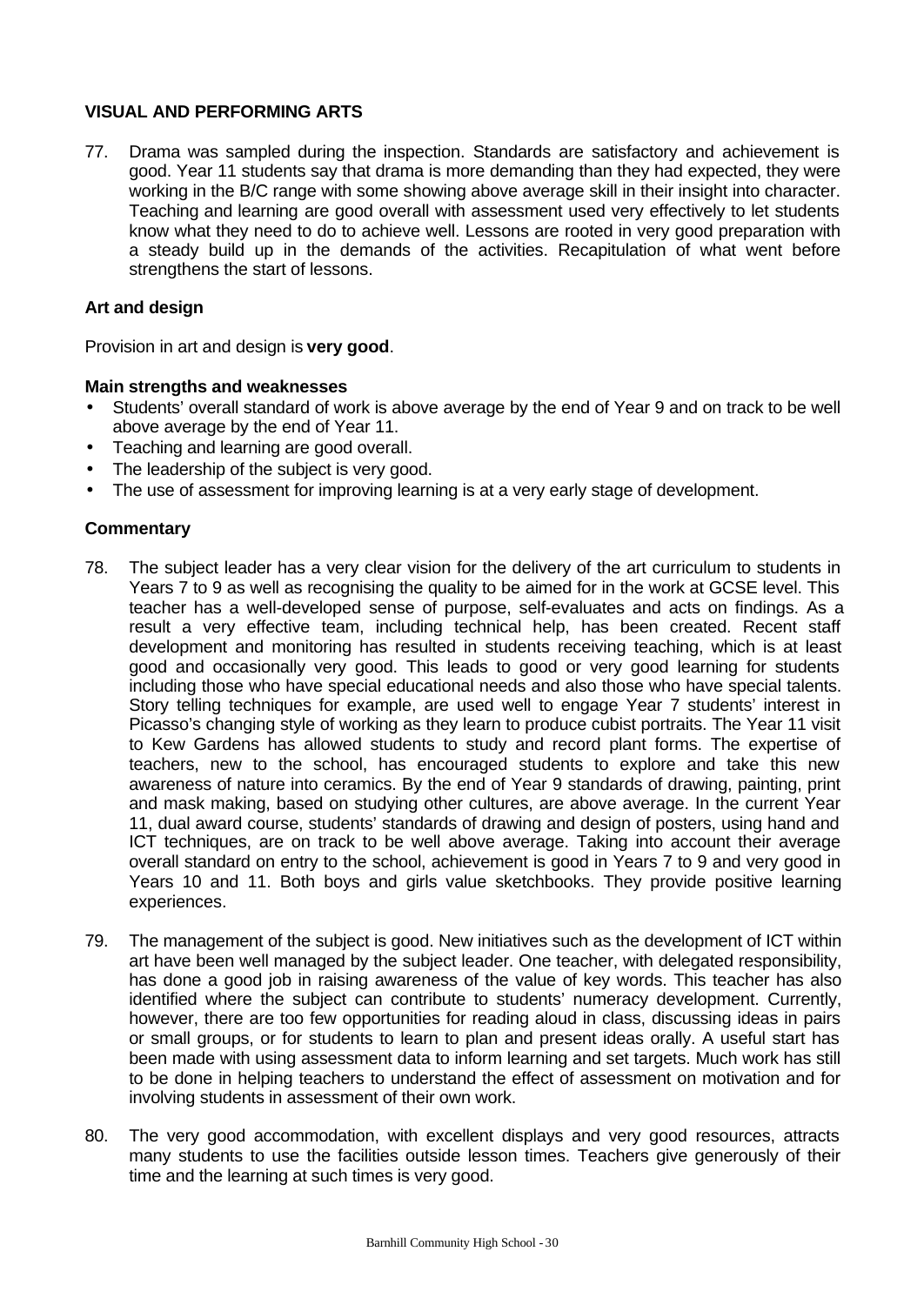# **Music**

The overall quality of provision in music is **good**.

# **Main strengths and weaknesses**

- The overall quality of teaching and learning is good.
- The department is well led and managed.
- To help raise standards, in both key stages there is a need for the regular reinforcement of practical core musical skills.
- Provision for ICT in music is poor.

- 81. The quality of teaching and learning is good overall in both key stages. Some teaching is very good. Teaching styles are lively and hold the students' interest. Targets are shared with the class and students are encouraged to work towards them throughout the lesson. Where the teaching is very good tasks are progressively 'staged' so that all students can appreciate their own progress and experience a sense of achievement. In a Year 9 practical lesson, as soon as students had learned the basic guitar chords of C, F and G they were expected to play them in more challenging rhythms. No time was wasted; the teacher had high expectations of all the students. The detailed feedback given to students during classroom assessments supports their progress. Sometimes the pace of teaching is too hurried, leaving students with insufficient time to respond; singing sessions were rushed and left little time for work on basic pitch and rhythm.
- 82. In Key Stage 4, activities are carefully planned to match most students' abilities and needs. Two more able students in Year 11 are not sufficiently challenged; there is a need for extension work to take them beyond original targets. When working alone or in small groups students receive detailed and thoughtful advice that helps them to move forward. The teachers' own musical skills are used effectively when demonstrations are required. In both GCSE groups more whole-class teaching when major points arise would provide greater support for learning. Year 10 students do not get enough opportunities to learn and practice basic skills in rhythm and pitch.
- 83. In both key stages achievement is good overall. Students make good gains in their performing skills on tuned and untuned classroom percussion. Achievement in singing in Year 7 is unsatisfactory. In Key Stage 4 progressive targets successfully challenge most students to achieve their potential; some more able students could achieve more.
- 84. Students enter with low standards in Year 7 but are in line with expectations in Year 9. In Year 10 standards fall below, however, they are back in line with national averages overall in Year 11. In Year 7, after only nine weeks of secondary schooling, the standard of singing remains unsatisfactory. Intonation is poor and the singing is inexpressive. The students' rhythmic abilities are better but still below national standards. In Year 9 students know and understand primary triads and can play simple rhythms accurately on a drum kit. In Key Stage 4, Year 10 students have very underdeveloped rhythmic skills and are unsure how to give structure to their musical ideas when composing. In Year 11 standards are better. Students know and understand basic notation and have satisfactory instrumental skills overall, although some students need additional rhythmic training.
- 85. The department is very well led and managed by an energetic and committed new head of department. She has a strong sense of direction for the overall development of music in the school and a thorough understanding of the reasons for the uneven standards. Planning and preparation are meticulous. A curriculum map shows a good balance of National Curriculum activities and informs the development of a new scheme of work. At present this does not show enough reinforcement of core musical skills in rhythm work and singing in Key Stage 3.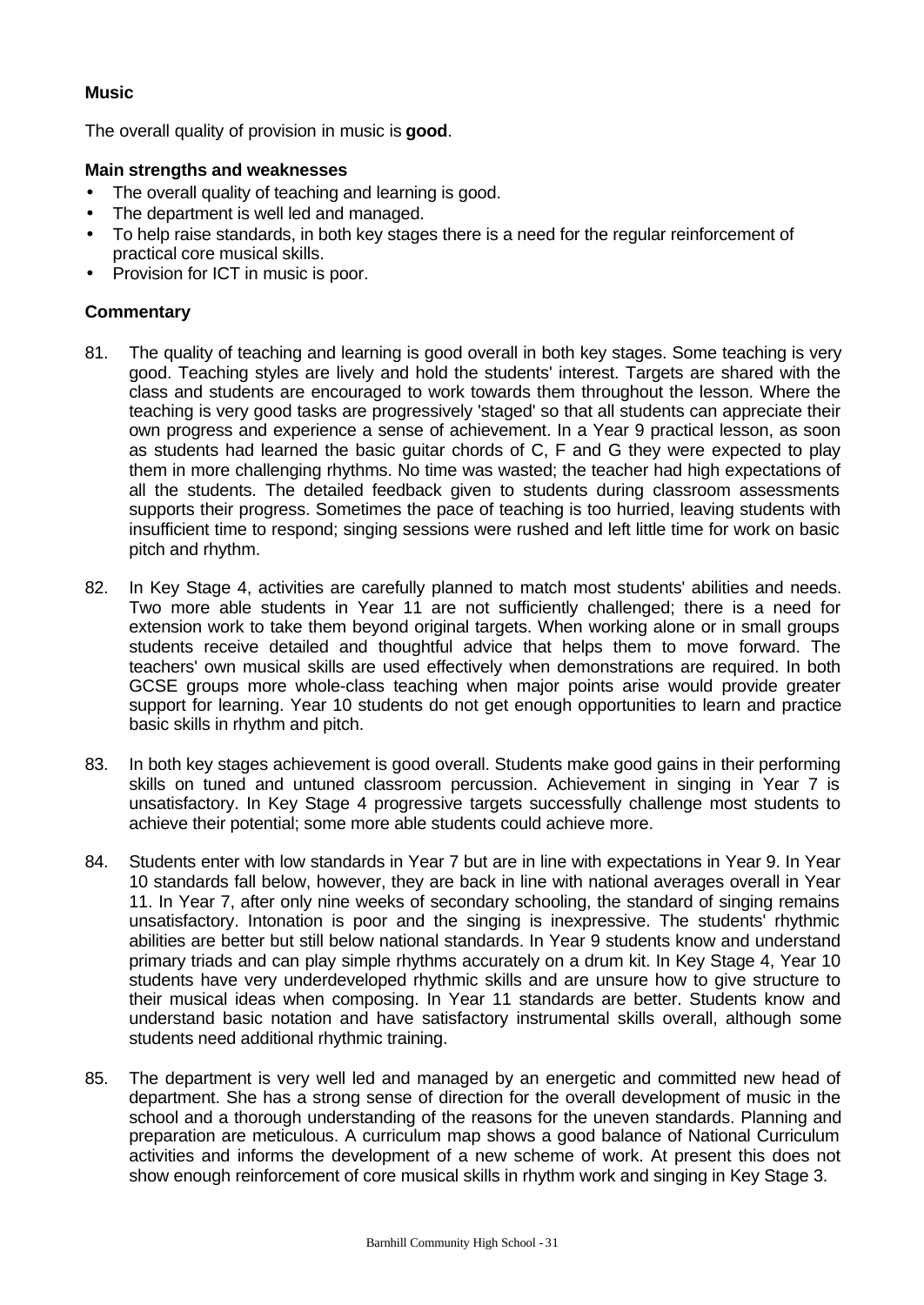86. A range of instrumental tuition and extra-curricular activities is available; enthusiastic students come to the music rooms to practice at break times and after school. The provision for ICT in the music department is poor and inhibiting the development of this essential part of the music curriculum in both key stages. Otherwise, resources and accommodation are good.

# **PHYSICAL EDUCATION**

Provision in physical education is **verygood**.

#### **Main strengths and weaknesses**

- Leadership of the department is excellent.
- Students' attainment in Years 7 to 9 is above that expected nationally.
- Teaching is good.
- Students' achievement is good.
- The number and range of extra curricular activities are very good.
- There is a lack of indoor specialist facilities and the size of the boys' changing room is not adequate for most groups.

- 87. The size and staffing of the department has changed and grown with the increase in student numbers and the department now has a strong team of six specialist staff with specific development roles, led by a head of department who has been in post for two years. Students attain lower standards in Years 10 and 11 compared to the standards attained by students in Years 7, 8 and 9 who have experienced the teaching of a stable and very well managed team of teachers.
- 88. Students have different experiences before joining the school but most attain average standards in movement activities and below average standards in games skills. By the end of Year 9, students attain above average standards in most activities and their achievement is good. Boys and girls build a very secure knowledge of fitness and are able to warm up independently and effectively. Students gain this knowledge in their fitness lessons and through teachers' insistence on thorough warm-up activities at the start of every lesson. The analytical skills of students in Years 7 to 9 are not as well developed as their performance skills because this strand of the National Curriculum is not emphasised or promoted enough in the schemes of work or in lessons.
- 89. Students in Years 10 and 11 attain satisfactory standards overall. Co-operative, evaluative and team building skills are developed well in the sports education and junior sports leadership lessons and students' achievement is good. Their games skills, as observed in netball and hockey, are less well developed. A few GCSE students in Years 10 and 11, are producing good quality written work, and have very competent practical expertise but the majority of students have below average standards. A few boys in the Year10 GCSE group are inattentive and disruptive and do not have the enthusiastic attitudes or the very good relationships with their teachers displayed by other students in the school.
- 90. The department has identified 15 talented students whose attainment is well above the national average. They and many other students benefit from the very good opportunities offered by their teachers in providing clubs, practices, fixtures, revision classes and inter-tutor competitions. The achievement of students with special educational needs is in line with those of their peers in most cases. The attainment of boys is slightly better than that of girls: a judgement that is confirmed by end of key stage teacher assessments.
- 91. Students' overall good achievement is directly attributable to mostly good and sometimes very good and excellent teaching and to the excellent leadership provided by the head of department. In most lessons, students benefit in their learning because teachers have very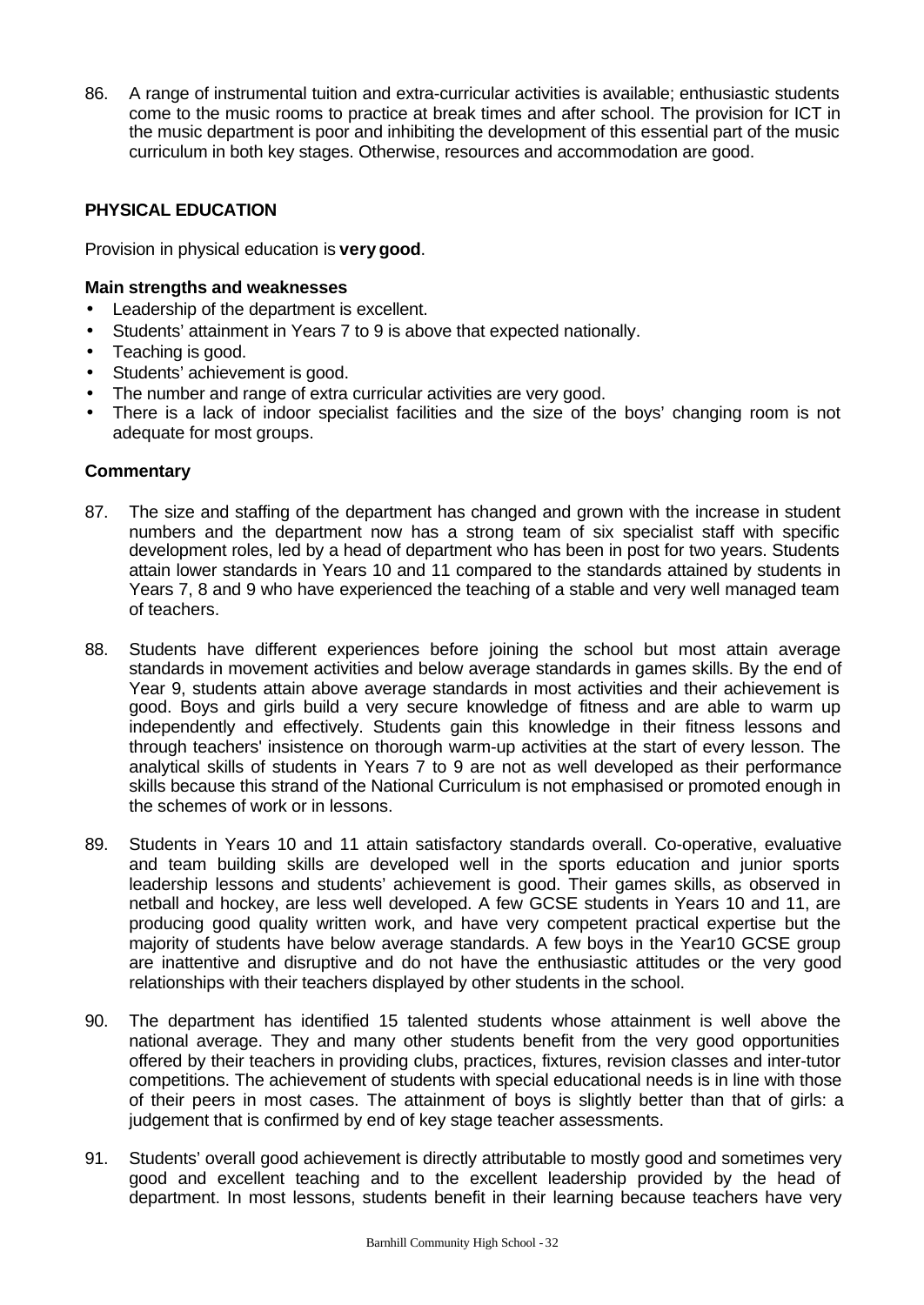high expectations and use a variety of interesting methods and resources. The very good assessment system is used sensitively by teachers to respond to and plan for individual needs. Teachers circulate well to extend the more able and to help those students finding the activity difficult. Students respond well to challenging expectations, very good pace and the effective use of a variety of resources. This combination was particularly evident in an excellent Year 7 lesson in which the teacher got the students to experience changes of pulse rate and then to record and analyse it using information technology. In less effective lessons, teachers become preoccupied with managing the behaviour of the less committed minority, to the detriment of teaching knowledge and skills.

92. Testing in order to assess students' standards on entry is being developed. Recently the 'Sportsmark' award has been applied for. Although the sports hall and all weather pitch have a positive impact on learning, there is only one specialist indoor area and the boys changing rooms are cramped and inadequate for the size of most groups.

# **BUSINESS AND OTHER VOCATIONAL COURSES**

#### **Business education**

Overall the quality of provision in business education is **good**.

#### **Main strengths and weaknesses**

- Achievement is good with many students achieving better than their predicted grades.
- Teaching is good. Lessons are well planned and cater for the different abilities of students.
- The ability of students to analyse information from a range of sources to make informed judgements is underdeveloped and further hindered by weak writing skills.

- 93. Overall standards seen during the inspection for GCSE and Applied Business courses are satisfactory with standards in Year 10 in line with expectations. Standards are lower in Year 11 indicating below average attainment. Achievement, however, is good with many students achieving above their predicted grades. Students develop satisfactory, and in some cases good knowledge and understanding of business organisations and how they work. In GCSE lessons students consolidate and apply a range of business concepts effectively in their coursework. Overall student's ability to interpret and analyse information to make decisions and judgements is less well developed. Students' oral skills are good and they participate well in question and answer sessions and discussion. Written skills are less well developed and this hinders standards in coursework.
- 94. Teaching is good. Lessons are well planned with learning objectives effectively shared with students so they are clear about what is expected of them. The good range of tasks maintains students' interest and ensures that lessons are productive. Students receive good individual support from teachers enabling them to make good progress in lessons. Students are well supported to improve their work through the review and target setting procedures that operate in the department. Students' attitudes are generally good with a desire to do well in the subject.
- 95. Leadership is good. Currently it is a shared responsibility at senior management level. There is a clear direction for future developments of the area that is linked to the introduction of initiatives for the 14 to 19 curriculum. The management of the area is satisfactory. It is proposed that an appointment be made for September 2004 to take responsibility for this area and to ensure that procedures are in place to secure improvements.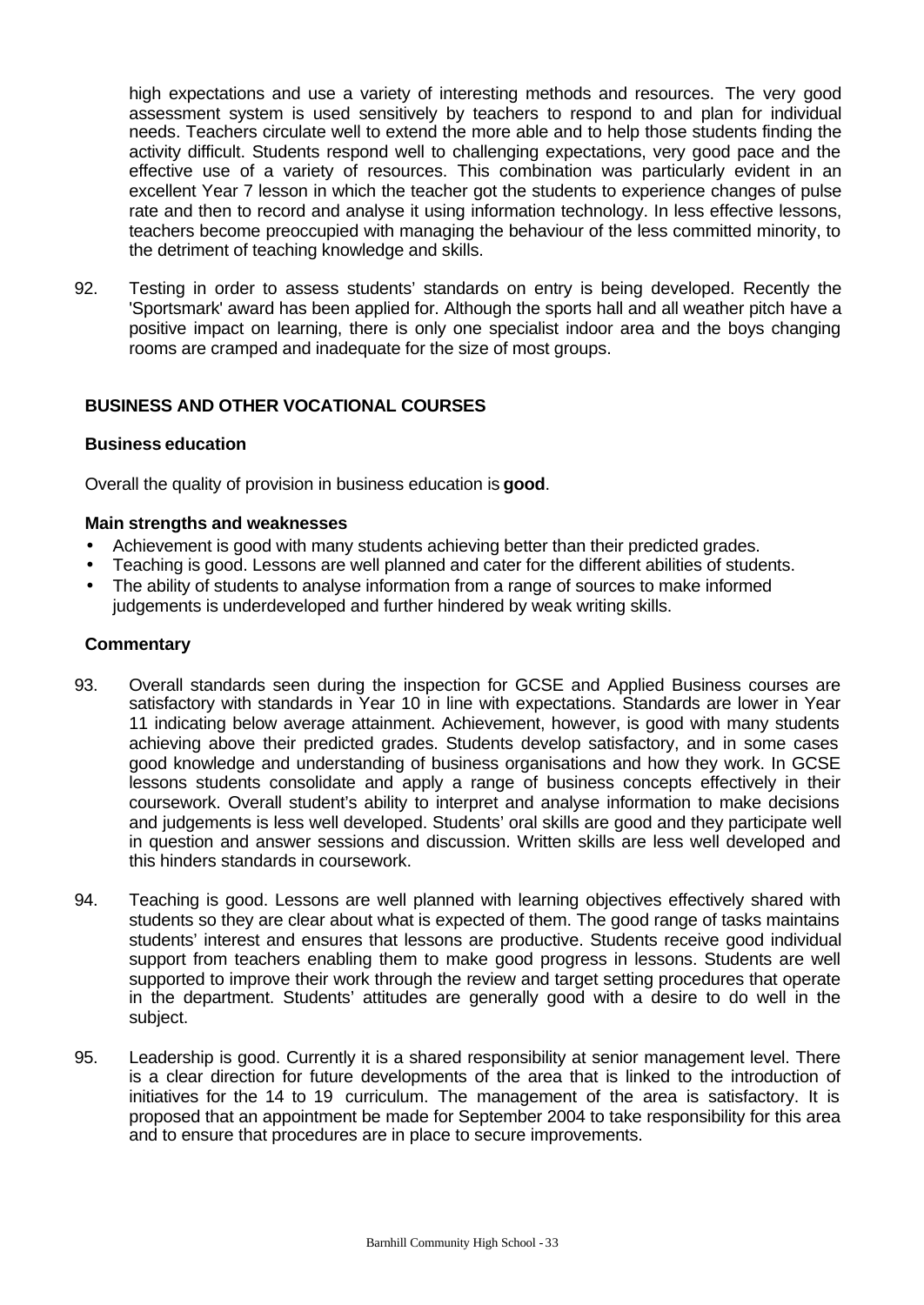# **PERSONAL, SOCIAL AND HEALTH EDUCATION AND CITIZENSHIP**

# **Citizenship**

Overall, the quality of provision in citizenship is **unsatisfactory**.

#### **Main strengths and weaknesses**

- The statutory requirements for the introduction of citizenship are not yet met in Years 7 to 11.
- The introduction of citizenship as a National Curriculum subject has not been well planned. There is no co-ordinator in charge of the subject and no clear aims, priorities or targets.
- Statutory annual reporting is not in place and there are no current procedures for assessing statutory attainment at the end of Year 9 in 2004.
- There are examples of good practice in some subject areas and within the programme of personal, social and health education.
- There is a good range of opportunities for students to take part in school and community based activities to develop their personal and social skills.

- 96. The introduction of citizenship has been hampered by staffing problems within the school. The senior management carried out a subject audit in the summer term but gaps in citizenship provision were not clearly identified. No co-ordinated action was taken to ensure that the programmes of study would be consistently and systematically delivered across the curriculum. Each subject area is required to identify where it might deliver parts of the citizenship programme, but there are no clear aims, priorities or targets to help them to do so. The failure to appoint a co-ordinator in charge of the subject has led to patchy and incidental coverage across the school.
- 97. There are good opportunities for all students to take on responsibility in year and school council work, for raising money for charities, undertaking environmental initiatives and becoming more involved in the work of the local community. There is an urgent need to appoint a citizenship co-ordinator so that existing good practice in the school can be better utilised to raise standards for all students.